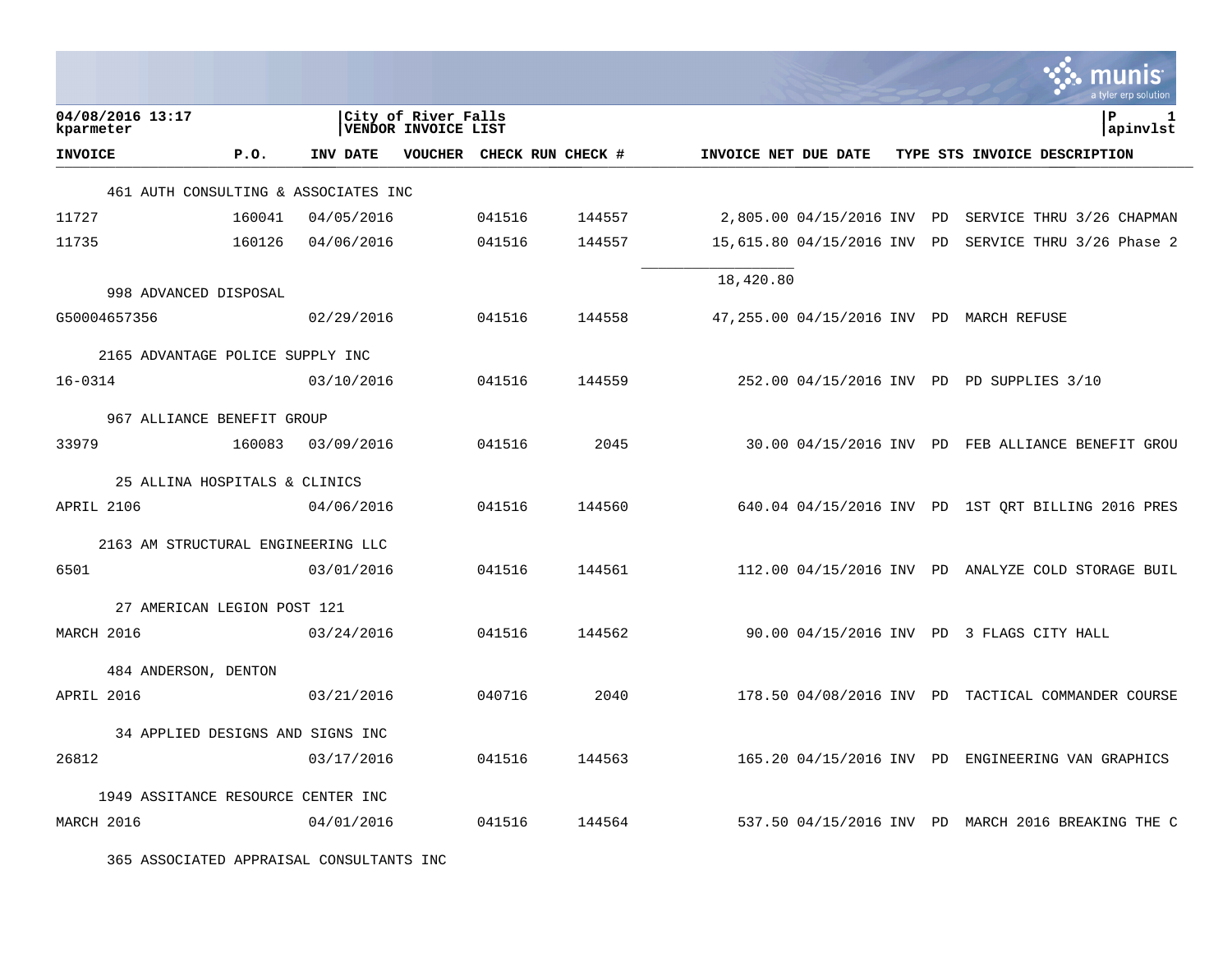|                                                         |            |                                            |                   |                      |                          |           | <u>Imunis</u><br>a tyler erp solution                |
|---------------------------------------------------------|------------|--------------------------------------------|-------------------|----------------------|--------------------------|-----------|------------------------------------------------------|
| 04/08/2016 13:17<br>kparmeter                           |            | City of River Falls<br>VENDOR INVOICE LIST |                   |                      |                          |           | lР<br>2<br>apinvlst                                  |
| <b>INVOICE</b><br>P.0.                                  | INV DATE   | <b>VOUCHER</b>                             | CHECK RUN CHECK # | INVOICE NET DUE DATE |                          |           | TYPE STS INVOICE DESCRIPTION                         |
| 121046<br>160032                                        | 03/17/2016 | 041516                                     | 144565            |                      |                          |           | 6,250.00 04/15/2016 INV PD MARCH 2016 ASSESSOR CONTR |
| 1069 ASSOCIATED FINANCIAL GROUP LLC                     |            |                                            |                   |                      |                          |           |                                                      |
| 102313<br>160022                                        | 03/25/2016 | 041516                                     | 2046              |                      |                          |           | 5,500.00 04/15/2016 INV PD 2ND QRT 2016 Agent of Rec |
| 43 AYRES ASSOCIATES                                     |            |                                            |                   |                      |                          |           |                                                      |
| 162836<br>160001                                        | 03/24/2016 | 041516                                     | 144566            |                      | 70.00 04/15/2016 INV     | PD        | SERVICES THRU 3/19 City H                            |
| 162838<br>160045                                        | 03/24/2016 | 041516                                     | 144566            |                      | 33,356.00 04/15/2016 INV | PD        | SERVICES THRU 3/19ARCHITE                            |
|                                                         |            |                                            |                   |                      |                          |           |                                                      |
| 414 BAKER & TAYLOR                                      |            |                                            |                   | 33,426.00            |                          |           |                                                      |
| 2031764034                                              | 02/29/2016 | 041516                                     | 2047              |                      | 12.58 03/30/2016 INV     | PD.       | <b>BOOKS</b>                                         |
| 2031776333                                              | 03/03/2016 | 041516                                     | 2047              |                      | 402.49 04/02/2016 INV    | PD        | <b>BOOKS</b>                                         |
| 2031788133                                              | 03/08/2016 | 041516                                     | 2047              |                      | 40.02 04/07/2016 INV     | PD        | <b>BOOKS</b>                                         |
| 2031790324                                              | 03/09/2016 | 041516                                     | 2047              |                      | 305.10 04/08/2016 INV    | PD        | <b>BOOKS</b>                                         |
| 2031812171                                              | 03/14/2016 | 041516                                     | 2047              |                      | 261.37 04/13/2016 INV    | <b>PD</b> | <b>BOOKS</b>                                         |
| 2031814006                                              | 03/15/2016 | 041516                                     | 2047              |                      | 192.02 04/14/2016 INV    | PD.       | <b>BOOKS</b>                                         |
| 5014023851                                              | 03/08/2016 | 041516                                     | 2047              |                      | 20.39 04/07/2016 INV     | PD        | <b>BOOKS</b>                                         |
| B11074440                                               | 02/29/2016 | 041516                                     | 2047              |                      | 122.81 03/30/2016 INV    | PD        | MUSIC                                                |
| B11405370                                               | 03/04/2016 | 041516                                     | 2047              |                      | 76.78 04/03/2016 INV     | PD.       | MUSIC                                                |
| B11636770                                               | 03/07/2016 | 041516                                     | 2047              |                      | 69.20 04/06/2016 INV     | <b>PD</b> | VIDEOS                                               |
| B11672250                                               | 03/08/2016 | 041516                                     | 2047              |                      | 43.19 04/07/2016 INV     | PD        | VIDEOS                                               |
| B11973170                                               | 03/08/2016 | 041516                                     | 2047              |                      | 21.56 04/07/2016 INV     | PD        | VIDEOS                                               |
| T35828140                                               | 02/23/2016 | 041516                                     | 2047              |                      | 752.19 03/24/2016 INV    | PD        | MUSIC                                                |
| T35890410                                               | 02/25/2016 | 041516                                     | 2047              |                      | 22.91 03/26/2016 INV     | PD.       | MUSIC                                                |
| T36483250                                               | 03/11/2016 | 041516                                     | 2047              |                      | 256.10 04/10/2016 INV    |           | PD VIDEOS                                            |
|                                                         |            |                                            |                   | 2,598.71             |                          |           |                                                      |
| 46 BAKER TILLY VIRCHOW KRAUSE LLP<br>BT942741<br>160006 | 03/30/2016 | 041516                                     | 2048              |                      |                          |           | 22,600.00 04/15/2016 INV PD 2015 Auditing Services   |

 $\mathcal{L}$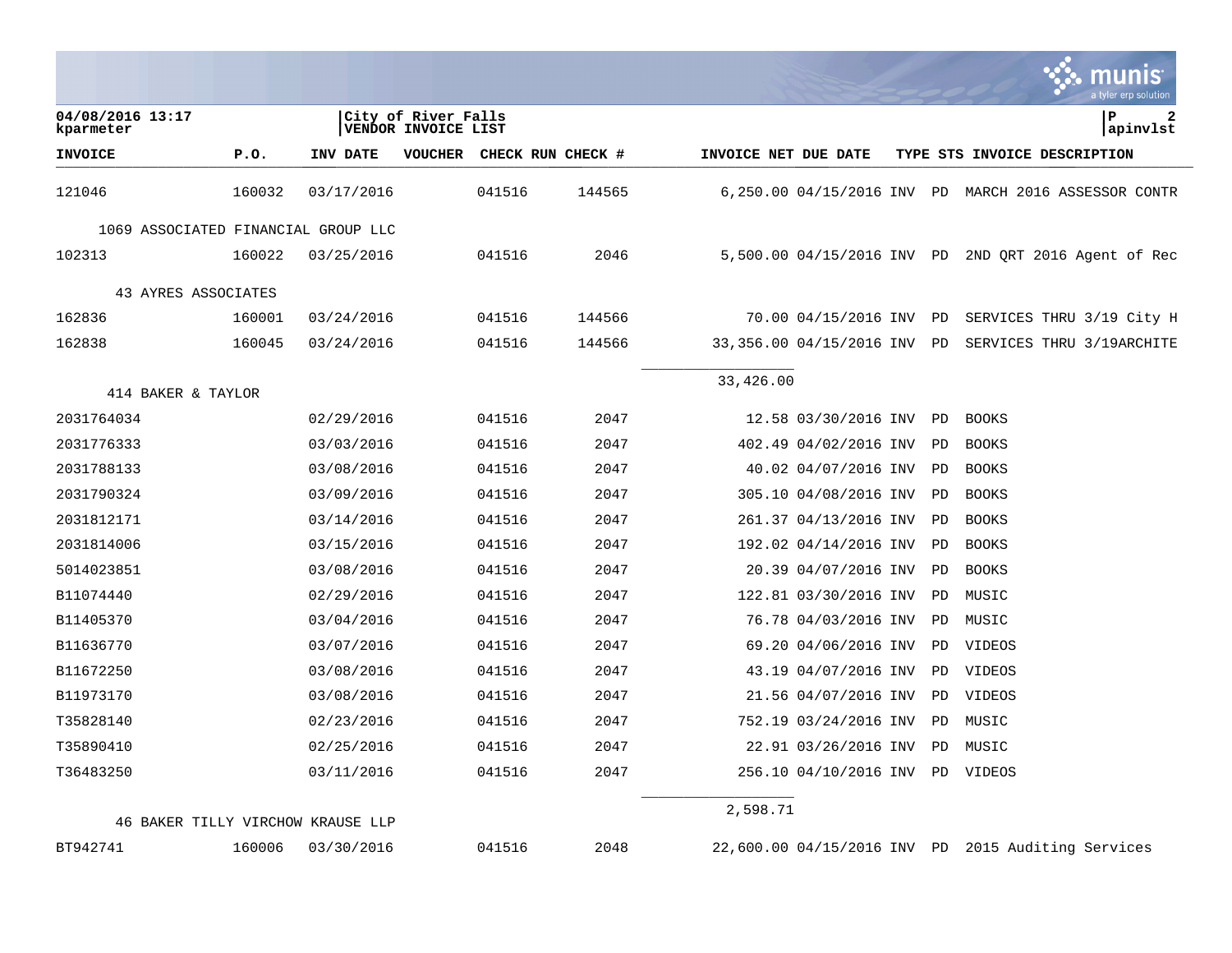|                               |                                |                                   |                                            |                   |        |                      |                                  | a tyler erp solution                                 |
|-------------------------------|--------------------------------|-----------------------------------|--------------------------------------------|-------------------|--------|----------------------|----------------------------------|------------------------------------------------------|
| 04/08/2016 13:17<br>kparmeter |                                |                                   | City of River Falls<br>VENDOR INVOICE LIST |                   |        |                      |                                  | P<br>3<br>apinvlst                                   |
| <b>INVOICE</b>                | P.0.                           | INV DATE                          | VOUCHER                                    | CHECK RUN CHECK # |        | INVOICE NET DUE DATE |                                  | TYPE STS INVOICE DESCRIPTION                         |
| 1458 BANGERT, SCOTT           |                                |                                   |                                            |                   |        |                      |                                  |                                                      |
| APRIL 2016                    |                                | 03/21/2016                        |                                            | 040716            | 2041   |                      |                                  | 127.50 04/08/2016 INV PD TRAFFIC CRASH INVESTIGATO   |
| 1326 BEAR GRAPHICS INC        |                                |                                   |                                            |                   |        |                      |                                  |                                                      |
| 0738960                       |                                | 03/15/2016                        |                                            | 041516            | 2049   |                      |                                  | 486.91 04/15/2016 INV PD ELECTION SUPPLIES           |
|                               |                                | 57 BORDER STATES INDUSTRIES, INC. |                                            |                   |        |                      |                                  |                                                      |
| 910914703                     | 160109                         | 03/11/2016                        |                                            | 041516            | 2050   |                      | 215.48 04/15/2016 INV PD         | ELECTRIC DEPT - MINOR MAT                            |
| 910949427                     | 160087                         | 03/18/2016                        |                                            | 041516            | 144567 |                      | 1,714.38 04/15/2016 INV          | PD<br>MISC. TOOLS                                    |
| 910963938                     | 160118                         | 03/25/2016                        |                                            | 041516            | 2050   |                      | 9,175.28 04/15/2016 INV PD       | ELECTRIC DEPT - INVENTORY                            |
|                               |                                |                                   |                                            |                   |        | 11,105.14            |                                  |                                                      |
| 2159 BRAGER HANNAH            |                                |                                   |                                            |                   |        |                      |                                  |                                                      |
| RFSD 2015 H BRAGER            |                                | 04/01/2016                        |                                            | 041516            | 144568 |                      |                                  | 1,000.00 04/15/2016 INV PD RFSD SCHOLARSHIP AWARD RE |
|                               | 2164 BUCKEYE INTERNATIONAL INC |                                   |                                            |                   |        |                      |                                  |                                                      |
| 950163                        |                                | 03/10/2016                        |                                            | 041516            | 144569 |                      |                                  | 137.13 04/15/2016 INV PD AMBULANCE DISF CLEANER      |
| 2173 CAMPBELL CYNTHIA         |                                |                                   |                                            |                   |        |                      |                                  |                                                      |
| APRIL 2016                    |                                | 03/24/2016                        |                                            | 040116            | 2031   |                      |                                  | 117.50 04/01/2016 INV PD HARRIS TRAINING WPPI 4/5-   |
| 1569 CAPSTONE                 |                                |                                   |                                            |                   |        |                      |                                  |                                                      |
| CI0500597                     |                                | 03/16/2016                        |                                            | 041516            | 2051   |                      | 1,254.89 04/07/2016 INV PD BOOKS |                                                      |
| 412 CENTER POINT INC          |                                |                                   |                                            |                   |        |                      |                                  |                                                      |
| 1358121                       |                                | 03/01/2016                        |                                            | 041516            | 144570 |                      |                                  | 86.28 04/07/2016 INV PD LIBRARY SUPPLIES             |
|                               |                                |                                   |                                            |                   |        |                      |                                  |                                                      |
|                               | 70 CINTAS CORPORATION #754     |                                   |                                            |                   |        |                      |                                  |                                                      |
| 754570604                     | 160013                         | 03/16/2016                        |                                            | 041516            | 144571 |                      |                                  | 173.73 04/15/2016 INV PD 3/16/2016 CINTAS ELECTRIC   |
| 754570606                     | 160014                         | 03/16/2016                        |                                            | 041516            | 144571 |                      | 63.05 04/15/2016 INV             | PD<br>3/16/2016 CINTAS WATER UN                      |
| 754570607                     | 160015                         | 03/16/2016                        |                                            | 041516            | 144571 |                      | 36.20 04/15/2016 INV             | PD<br>3/16/2016 CINTAS WWTP UNI                      |
| 754573251                     | 160013                         | 03/23/2016                        |                                            | 041516            | 144571 |                      | 170.45 04/15/2016 INV PD         | 3/23/2016 CINTAS ELECTRIC                            |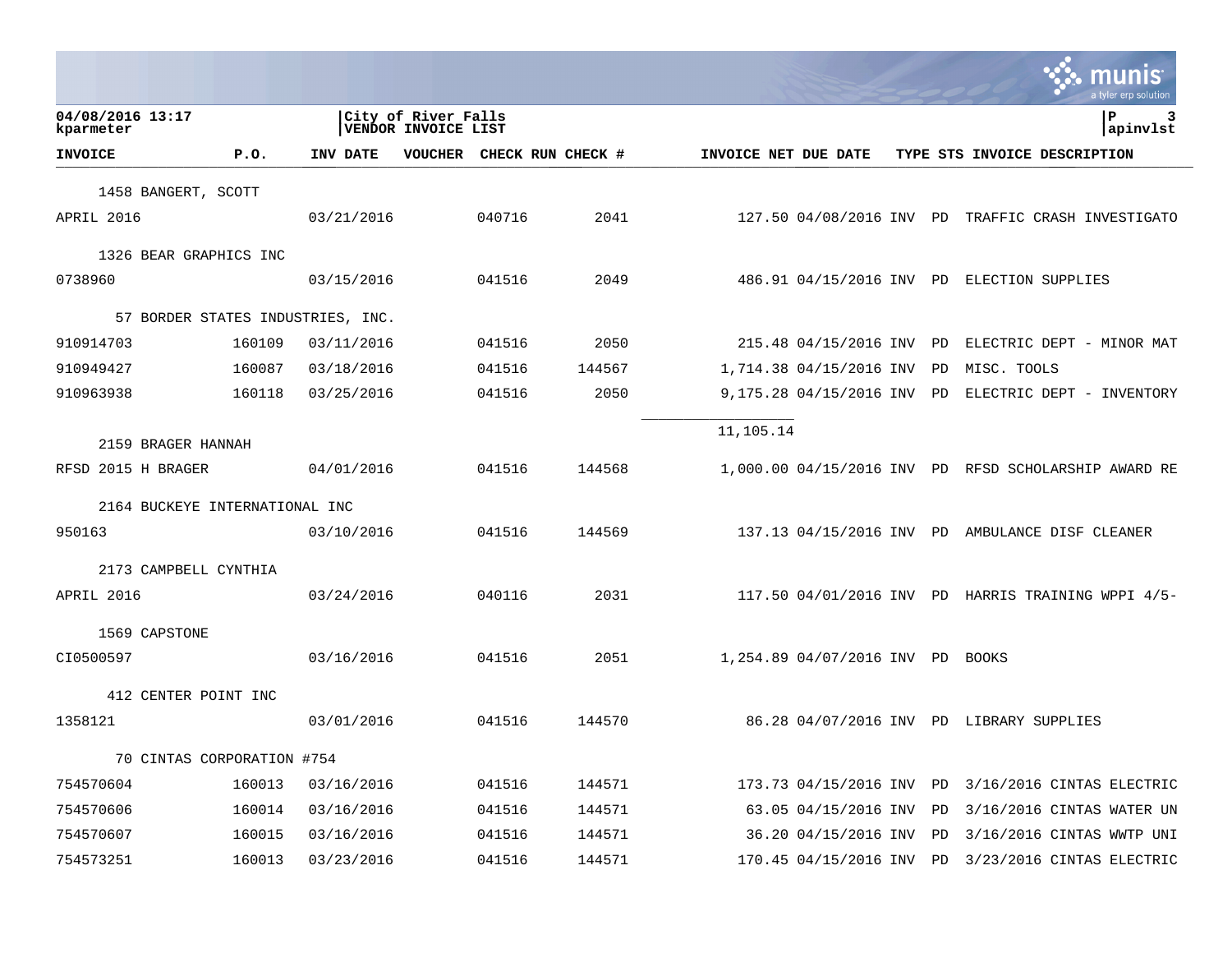|                                      |                                 |                                     |                                            |        |                   |                      |                                       |    | munis<br>a tyler erp solution                        |
|--------------------------------------|---------------------------------|-------------------------------------|--------------------------------------------|--------|-------------------|----------------------|---------------------------------------|----|------------------------------------------------------|
| 04/08/2016 13:17<br>kparmeter        |                                 |                                     | City of River Falls<br>VENDOR INVOICE LIST |        |                   |                      |                                       |    | P<br>4<br>apinvlst                                   |
| <b>INVOICE</b>                       | P.O.                            | INV DATE                            | <b>VOUCHER</b>                             |        | CHECK RUN CHECK # | INVOICE NET DUE DATE |                                       |    | TYPE STS INVOICE DESCRIPTION                         |
| 754573252                            | 160020                          | 03/23/2016                          |                                            | 041516 | 144571            |                      | 165.63 04/15/2016 INV                 | PD | 03/23/2016 CINTAS PW UNIF                            |
| 754573253                            | 160014                          | 03/23/2016                          |                                            | 041516 | 144571            |                      | 63.05 04/15/2016 INV                  | PD | 3/23/2016 CINTAS WATER UN                            |
| 754573254                            | 160015                          | 03/23/2016                          |                                            | 041516 | 144571            |                      | 36.20 04/15/2016 INV                  | PD | 3/23/2016 CINTAS WWTP UNI                            |
| 754575858                            | 160020                          | 03/30/2016                          |                                            | 041516 | 144571            |                      | 167.13 04/15/2016 INV                 | PD | 3/30/2016 CINTAS PW UNIFO                            |
| 754575859                            | 160014                          | 03/30/2016                          |                                            | 041516 | 144571            |                      | 63.05 04/15/2016 INV                  | PD | 03/30/2016 CINTAS WATER U                            |
| 754575860                            | 160015                          | 03/30/2016                          |                                            | 041516 | 144571            |                      | 36.20 04/15/2016 INV                  | PD | 03/30/2016 CINTAS WWTP UN                            |
| 75457605                             | 160020                          | 03/16/2016                          |                                            | 041516 | 144571            |                      | 168.63 04/15/2016 INV                 | PD | 3/16/2016 CINTAS PW UNIFO                            |
| 366 COMPASS MINERALS AMERICA INC     |                                 |                                     |                                            |        |                   | 1,143.32             |                                       |    |                                                      |
| 71469675                             | 160051                          | 03/22/2016                          |                                            | 041516 | 144572            |                      | 10,545.74 04/15/2016 INV PD road salt |    |                                                      |
|                                      |                                 | 379 COMPUTER INTEGRATION TECHNOLOGY |                                            |        |                   |                      |                                       |    |                                                      |
| 102485                               | 160096                          | 02/29/2016                          |                                            | 041516 | 144573            |                      | 2,350.00 04/15/2016 INV               | PD | 2/29 Support Renewal on D                            |
| 102486                               | 160097                          | 02/29/2016                          |                                            | 041516 | 144573            |                      | 4,520.00 04/15/2016 INV               | PD | Support Renewal for Dell                             |
| 102563                               | 160093                          | 03/14/2016                          |                                            | 041516 | 144573            |                      | 1,124.00 04/15/2016 INV               | PD | VMware vSphere Support -                             |
| 240304                               | 160016                          | 02/12/2016                          |                                            | 041516 | 144573            |                      | 914.00 04/15/2016 INV                 | PD | MARCH 2016 MONTHLY MANAGE                            |
| 240951                               | 160016                          | 03/16/2016                          |                                            | 041516 | 144573            |                      | 914.00 04/15/2016 INV                 | PD | APRIL 2016 MONTHLY MANAGE                            |
|                                      | 80 CRESCENT ELECTRIC SUPPLY CO  |                                     |                                            |        |                   | 9,822.00             |                                       |    |                                                      |
| S501775904.001                       | 160110                          | 03/14/2016                          |                                            | 041516 | 144574            |                      |                                       |    | 1,148.77 04/15/2016 INV PD ELECTRIC DEPT - MINOR MAT |
| 677 CUSTOM NEEDLE                    |                                 |                                     |                                            |        |                   |                      |                                       |    |                                                      |
| 15222                                |                                 | 03/04/2016                          |                                            | 041516 | 144575            |                      | 94.00 04/15/2016 INV PD               |    | RFPD YOUNKER UNIFORM ALTE                            |
|                                      | 85 DARRELL'S SEPTIC SERVICE INC |                                     |                                            |        |                   |                      |                                       |    |                                                      |
| 23073                                | 160081                          | 03/31/2016                          |                                            | 041516 | 144576            |                      |                                       |    | 210.00 04/15/2016 INV PD MARCH porta potty rental    |
| 1943 DELTA MANAGEMENT ASSOCIATES INC |                                 |                                     |                                            |        |                   |                      |                                       |    |                                                      |
| 000000019043                         |                                 | 03/30/2016                          |                                            | 040116 | 144553            |                      | 190.36 03/30/2016 INV                 | PD | Payroll Run 1 - Warrant 0                            |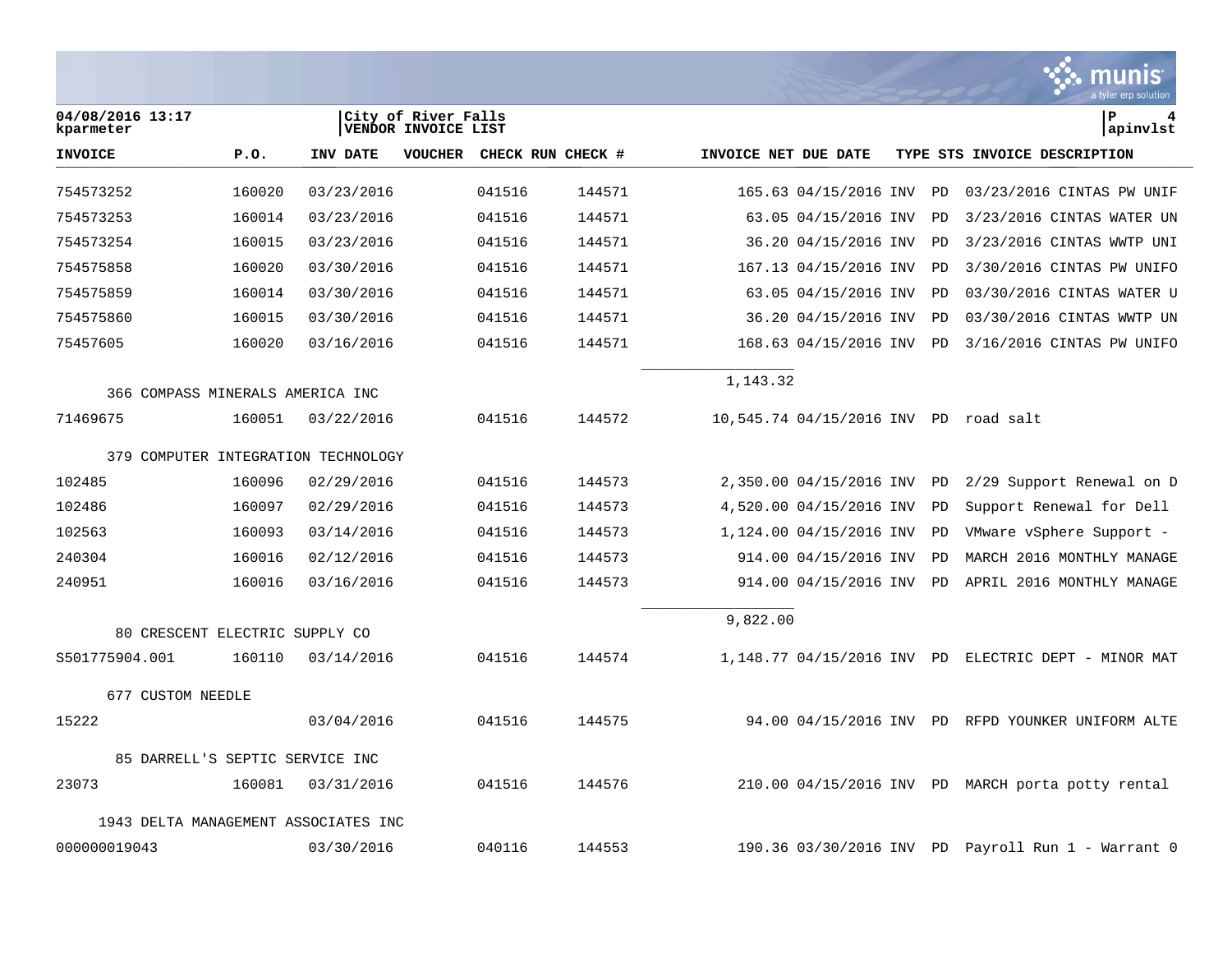|        |                                                                            |                                                                                              |                                                                                                                                                                                                                                                                                                          |                                                                                                   |                                             |                                            | a tyler erp solution                                                                                                                                                                                                                                                                                                                                                                                                                                                                                                                                                                                                                     |
|--------|----------------------------------------------------------------------------|----------------------------------------------------------------------------------------------|----------------------------------------------------------------------------------------------------------------------------------------------------------------------------------------------------------------------------------------------------------------------------------------------------------|---------------------------------------------------------------------------------------------------|---------------------------------------------|--------------------------------------------|------------------------------------------------------------------------------------------------------------------------------------------------------------------------------------------------------------------------------------------------------------------------------------------------------------------------------------------------------------------------------------------------------------------------------------------------------------------------------------------------------------------------------------------------------------------------------------------------------------------------------------------|
|        |                                                                            |                                                                                              |                                                                                                                                                                                                                                                                                                          |                                                                                                   |                                             |                                            | l P<br>5<br>apinvlst                                                                                                                                                                                                                                                                                                                                                                                                                                                                                                                                                                                                                     |
| P.0.   | INV DATE                                                                   |                                                                                              |                                                                                                                                                                                                                                                                                                          |                                                                                                   |                                             |                                            | TYPE STS INVOICE DESCRIPTION                                                                                                                                                                                                                                                                                                                                                                                                                                                                                                                                                                                                             |
|        |                                                                            |                                                                                              |                                                                                                                                                                                                                                                                                                          |                                                                                                   |                                             |                                            |                                                                                                                                                                                                                                                                                                                                                                                                                                                                                                                                                                                                                                          |
|        |                                                                            |                                                                                              | 041516                                                                                                                                                                                                                                                                                                   | 2052                                                                                              |                                             |                                            |                                                                                                                                                                                                                                                                                                                                                                                                                                                                                                                                                                                                                                          |
|        |                                                                            |                                                                                              |                                                                                                                                                                                                                                                                                                          |                                                                                                   |                                             |                                            |                                                                                                                                                                                                                                                                                                                                                                                                                                                                                                                                                                                                                                          |
|        |                                                                            |                                                                                              | 041516                                                                                                                                                                                                                                                                                                   | 144577                                                                                            |                                             |                                            |                                                                                                                                                                                                                                                                                                                                                                                                                                                                                                                                                                                                                                          |
|        |                                                                            |                                                                                              |                                                                                                                                                                                                                                                                                                          |                                                                                                   |                                             |                                            |                                                                                                                                                                                                                                                                                                                                                                                                                                                                                                                                                                                                                                          |
|        |                                                                            |                                                                                              |                                                                                                                                                                                                                                                                                                          | 144551                                                                                            |                                             |                                            |                                                                                                                                                                                                                                                                                                                                                                                                                                                                                                                                                                                                                                          |
|        |                                                                            |                                                                                              |                                                                                                                                                                                                                                                                                                          |                                                                                                   |                                             |                                            |                                                                                                                                                                                                                                                                                                                                                                                                                                                                                                                                                                                                                                          |
|        |                                                                            |                                                                                              | 041516                                                                                                                                                                                                                                                                                                   | 144578                                                                                            |                                             |                                            |                                                                                                                                                                                                                                                                                                                                                                                                                                                                                                                                                                                                                                          |
|        |                                                                            |                                                                                              |                                                                                                                                                                                                                                                                                                          |                                                                                                   |                                             |                                            |                                                                                                                                                                                                                                                                                                                                                                                                                                                                                                                                                                                                                                          |
| 160100 |                                                                            |                                                                                              | 041516                                                                                                                                                                                                                                                                                                   | 2053                                                                                              |                                             |                                            |                                                                                                                                                                                                                                                                                                                                                                                                                                                                                                                                                                                                                                          |
|        |                                                                            |                                                                                              |                                                                                                                                                                                                                                                                                                          |                                                                                                   |                                             |                                            |                                                                                                                                                                                                                                                                                                                                                                                                                                                                                                                                                                                                                                          |
|        |                                                                            |                                                                                              | 041516                                                                                                                                                                                                                                                                                                   | 144579                                                                                            |                                             |                                            |                                                                                                                                                                                                                                                                                                                                                                                                                                                                                                                                                                                                                                          |
|        |                                                                            |                                                                                              | 041516                                                                                                                                                                                                                                                                                                   | 144579                                                                                            |                                             |                                            |                                                                                                                                                                                                                                                                                                                                                                                                                                                                                                                                                                                                                                          |
|        |                                                                            |                                                                                              |                                                                                                                                                                                                                                                                                                          |                                                                                                   |                                             |                                            |                                                                                                                                                                                                                                                                                                                                                                                                                                                                                                                                                                                                                                          |
|        |                                                                            |                                                                                              |                                                                                                                                                                                                                                                                                                          |                                                                                                   |                                             |                                            |                                                                                                                                                                                                                                                                                                                                                                                                                                                                                                                                                                                                                                          |
|        |                                                                            |                                                                                              |                                                                                                                                                                                                                                                                                                          |                                                                                                   |                                             |                                            | SCRUB RECOAT PW 3/28/16                                                                                                                                                                                                                                                                                                                                                                                                                                                                                                                                                                                                                  |
|        |                                                                            |                                                                                              |                                                                                                                                                                                                                                                                                                          |                                                                                                   |                                             |                                            |                                                                                                                                                                                                                                                                                                                                                                                                                                                                                                                                                                                                                                          |
|        |                                                                            |                                                                                              |                                                                                                                                                                                                                                                                                                          |                                                                                                   |                                             |                                            |                                                                                                                                                                                                                                                                                                                                                                                                                                                                                                                                                                                                                                          |
|        |                                                                            |                                                                                              | 041516                                                                                                                                                                                                                                                                                                   | 2055                                                                                              |                                             |                                            |                                                                                                                                                                                                                                                                                                                                                                                                                                                                                                                                                                                                                                          |
|        |                                                                            |                                                                                              |                                                                                                                                                                                                                                                                                                          |                                                                                                   |                                             |                                            |                                                                                                                                                                                                                                                                                                                                                                                                                                                                                                                                                                                                                                          |
|        |                                                                            |                                                                                              | 040116                                                                                                                                                                                                                                                                                                   | 2032                                                                                              |                                             |                                            |                                                                                                                                                                                                                                                                                                                                                                                                                                                                                                                                                                                                                                          |
|        |                                                                            |                                                                                              |                                                                                                                                                                                                                                                                                                          |                                                                                                   |                                             |                                            |                                                                                                                                                                                                                                                                                                                                                                                                                                                                                                                                                                                                                                          |
|        |                                                                            |                                                                                              |                                                                                                                                                                                                                                                                                                          |                                                                                                   |                                             |                                            |                                                                                                                                                                                                                                                                                                                                                                                                                                                                                                                                                                                                                                          |
|        | 577 DEMCO INC<br>98 EO JOHNSON CO INC<br>160068<br>1205 VERSA VEND VENDING | 107 ESS BROTHERS & SONS INC<br>109 EXPRESS PERSONNEL SERVICES<br>364 FBG SERVICE CORPORATION | 03/01/2016<br>02/25/2016<br>03/30/2016<br>887 MILLER CONSULTATIONS & ELECTIONS INC<br>03/29/2016<br>03/16/2016<br>03/15/2016<br>03/22/2016<br>03/28/2016<br>03/31/2016<br>01/27/2016<br>6 FIRST NATIONAL BANK - RF SECTION 125<br>03/30/2016<br>115 FIRST NATIONAL BANK OF RIVER FALLS INC<br>04/15/2016 | City of River Falls<br><b>VENDOR INVOICE LIST</b><br><b>VOUCHER</b><br>041516<br>041516<br>041516 | CHECK RUN CHECK #<br>2054<br>2054<br>144580 | INVOICE NET DUE DATE<br>513.92<br>4,779.79 | 82.56 04/06/2016 INV PD BOOK MATERIALS<br>109.52 04/06/2016 INV PD MAR 2016 SAMSUNG MULTIXPR<br>64,846.22 03/30/2016 DIR PD Payroll Run 1 - Warrant 0<br>459.58 04/15/2016 INV PD METAL A FRAME SIGN STAND<br>$9,247.00$ 04/15/2016 INV PD castings Mill & Overlay<br>256.96 04/15/2016 INV PD 3/13 PW 16 HOURS P WEISMA<br>256.96 04/15/2016 INV PD P WEISMANN 16 HRS SPRING<br>250.00 04/15/2016 INV PD<br>4,529.79 04/15/2016 INV PD MARCH 2016 Cleaning Contr<br>175.00 04/15/2016 INV PD PD VENDING SERVICE 1/27/1<br>3,665.62 03/30/2016 INV PD Payroll Run 1 - Warrant 0<br>37,061.62 04/15/2016 INV PD 2015 FIRE TRUCK DEBT SERV |

**College**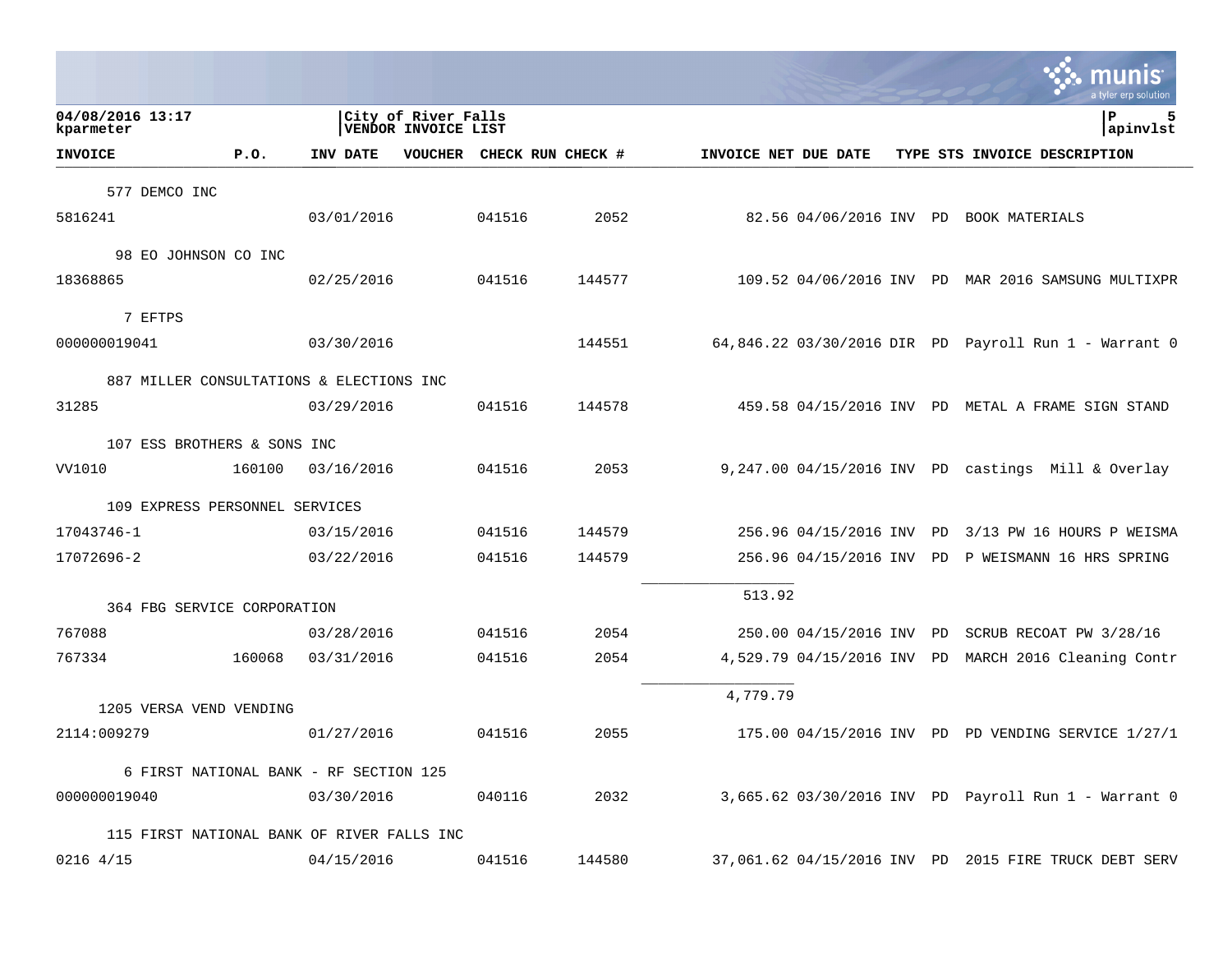|                               |        |                 |                                            |                   |        |                      |                              |    | a tyler erp solution                                  |
|-------------------------------|--------|-----------------|--------------------------------------------|-------------------|--------|----------------------|------------------------------|----|-------------------------------------------------------|
| 04/08/2016 13:17<br>kparmeter |        |                 | City of River Falls<br>VENDOR INVOICE LIST |                   |        |                      |                              |    | P<br>6<br>apinvlst                                    |
| <b>INVOICE</b>                | P.0.   | <b>INV DATE</b> | <b>VOUCHER</b>                             | CHECK RUN CHECK # |        | INVOICE NET DUE DATE |                              |    | TYPE STS INVOICE DESCRIPTION                          |
| 2016 4/15                     |        | 04/15/2016      |                                            | 041516            | 144580 |                      | 134,321.69 04/15/2016 INV PD |    | REFI 2007 A NOTES DEBT SE                             |
| 2174 GAGLIARDI WILLIAM        |        |                 |                                            |                   |        | 171,383.31           |                              |    |                                                       |
| 05/12/15                      |        | 03/25/2016      |                                            | 041516            | 2056   |                      |                              |    | 276.00 04/15/2016 INV PD 69 CITY PHOTOS MEDIA USAG    |
| 123 CENGAGE LEARNING          |        |                 |                                            |                   |        |                      |                              |    |                                                       |
| 57687534                      |        | 03/03/2016      |                                            | 041516            | 2057   |                      | 124.10 04/07/2016 INV PD     |    | LIBRARY SUPPLIES                                      |
| 57757109                      |        | 03/16/2016      |                                            | 041516            | 2057   |                      | 24.69 04/07/2016 INV         | PD | LIBRARY SUPPLIES                                      |
| 57765461                      |        | 03/17/2016      |                                            | 041516            | 2057   |                      | 89.96 04/07/2016 INV         | PD | LIBRARY SUPPLIES                                      |
| 57790342                      |        | 03/22/2016      |                                            | 041516            | 2057   |                      |                              |    | 74.72 04/07/2016 INV PD LIBRARY SUPPLIES              |
| 864 GALLS LLC                 |        |                 |                                            |                   |        | 313.47               |                              |    |                                                       |
| 004844096                     |        | 02/04/2016      |                                            | 041516            | 2058   |                      | 166.00 04/15/2016 INV        | PD | PD GEAR                                               |
| 004855776                     |        | 02/07/2016      |                                            | 041516            | 2058   |                      | 81.95 04/15/2016 INV         | PD | PD BADGE                                              |
| 004870519                     |        | 02/09/2016      |                                            | 041516            | 2058   |                      | 38.81 04/15/2016 INV         | PD | PD COLLAR BRASS/INSIGNIA                              |
| 004887891                     |        | 02/12/2016      |                                            | 041516            | 2058   |                      | 100.52 04/15/2016 INV        | PD | FASTLINK TACTICAL EYEWEAR                             |
| 004895939                     |        | 02/15/2016      |                                            | 041516            | 2058   |                      | 86.68 04/15/2016 INV         | PD | PD GEAR                                               |
| 004946349                     |        | 02/23/2016      |                                            | 041516            | 2058   |                      | 46.51 04/15/2016 INV PD      |    | PRO EAR ULTRA                                         |
| 133 HAWKINS INC               |        |                 |                                            |                   |        | 520.47               |                              |    |                                                       |
| 3855461                       | 160042 | 03/21/2016      |                                            | 041516            | 2059   |                      |                              |    | 2,131.03 04/15/2016 INV PD 3/21 WATER DEPT - CHEMICA  |
| 356 HEALTH PARTNERS           |        |                 |                                            |                   |        |                      |                              |    |                                                       |
| APRIL HEALTH                  |        | 03/10/2016      |                                            | 04/01/16          | 2030   |                      |                              |    | 148,690.78 04/01/2016 INV PD APRIL 2016 HEALTH DENTAL |
| 139 HILL, DON                 |        |                 |                                            |                   |        |                      |                              |    |                                                       |
| 2016 SAFETY FOOT              |        | 03/14/2016      |                                            | 041516            | 2060   |                      |                              |    | 150.00 04/15/2016 INV PD 2016 SAFETY FOOTWEAR REIM    |

and the company of the company of the

144 HUDSON FORD MERCURY LLC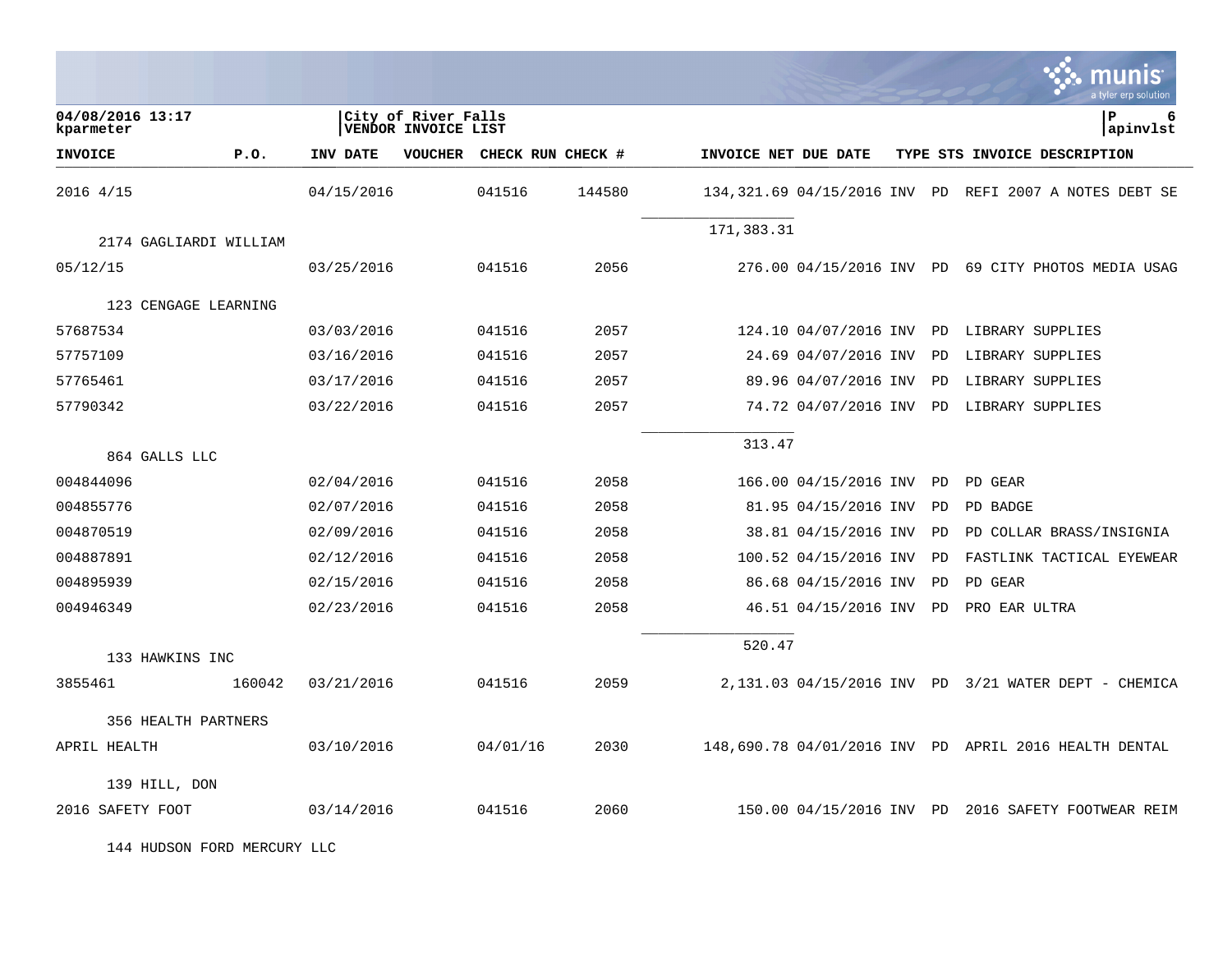| 04/08/2016 13:17<br>kparmeter                   |        |            | City of River Falls<br>VENDOR INVOICE LIST |                   |      |                      |                             |    | l P<br>7<br> apinvlst                                 |
|-------------------------------------------------|--------|------------|--------------------------------------------|-------------------|------|----------------------|-----------------------------|----|-------------------------------------------------------|
| <b>INVOICE</b>                                  | P.0.   | INV DATE   | <b>VOUCHER</b>                             | CHECK RUN CHECK # |      | INVOICE NET DUE DATE |                             |    | TYPE STS INVOICE DESCRIPTION                          |
| 2016 CARGO VAN                                  | 160117 | 03/21/2016 |                                            | 041516            | 2061 |                      | 21,600.00 04/15/2016 INV PD |    | 2016<br>FORD TRANSIT-ENGINE                           |
| 146 HUEBSCH LAUNDRY COMPANY                     |        |            |                                            |                   |      |                      |                             |    |                                                       |
| 3626195                                         |        | 03/09/2016 |                                            | 041516            | 2063 |                      | 68.73 04/06/2016 INV PD     |    | <b>RUG SERVICE</b>                                    |
| 3629976                                         |        | 03/16/2016 |                                            | 041516            | 2062 |                      | 40.52 04/15/2016 INV        | PD | 3/16 MATT SERVICE                                     |
| 3629990                                         |        | 03/16/2016 |                                            | 041516            | 2062 |                      | 51.84 04/15/2016 INV        | PD | 3/16 PW BUILDING MAT SERV                             |
| 3629998                                         |        | 03/16/2016 |                                            | 041516            | 2062 |                      | 30.21 04/15/2016 INV        | PD | 3/16 CITY HALL MAT SERVIC                             |
| 3633747                                         |        | 03/23/2016 |                                            | 041516            | 2063 |                      | 85.83 04/06/2016 INV        | PD | <b>RUG SERVICE</b>                                    |
| 3637503                                         |        | 03/30/2016 |                                            | 041516            | 2062 |                      | 46.84 04/15/2016 INV        | PD | 3/30 PW MAT SERVICE                                   |
| 3637512                                         |        | 03/30/2016 |                                            | 041516            | 2062 |                      | 37.23 04/15/2016 INV PD     |    | 3/30 CITY HALL MAT SERVIC                             |
| 1 INTERNATIONAL CITY MGMT ASSOC RETIREMENT CORP |        |            |                                            |                   |      | 361.20               |                             |    |                                                       |
| 000000019035                                    |        | 03/30/2016 |                                            | 040116            | 2033 |                      |                             |    | 12,749.96 03/30/2016 INV PD Payroll Run 1 - Warrant 0 |
| 000000019036                                    |        | 03/30/2016 |                                            | 040116            | 2034 |                      | 180.00 03/30/2016 INV PD    |    | Payroll Run 1 - Warrant 0                             |
| 948 INDUSTRIAL HEALTH SERVICES NETWORK INC      |        |            |                                            |                   |      | 12,929.96            |                             |    |                                                       |
| 107044                                          |        | 03/31/2016 |                                            | 041516            | 2064 |                      |                             |    | 134.00 04/15/2016 INV PD MONTHLY DRUG DOT SCREEN      |
|                                                 |        |            |                                            |                   |      |                      |                             |    |                                                       |
| 150 INFOSEND INC                                |        |            |                                            |                   |      |                      |                             |    |                                                       |
| 103489                                          |        | 03/23/2016 |                                            | 041516            | 2065 |                      |                             |    | 1,031.37 04/15/2016 INV PD FEB INSERT REFUSE          |
| 668 INNOVATIVE OFFICE SOLUTIONS                 |        |            |                                            |                   |      |                      |                             |    |                                                       |
| IN1068101                                       |        | 02/02/2016 |                                            | 041516            | 2066 |                      | 65.96 04/15/2016 INV PD     |    | 2/2 GARAGE OFFICE SUPPLIE                             |
| IN1070090                                       |        | 02/03/2016 |                                            | 041516            | 2066 |                      | 106.39 04/15/2016 INV       | PD | 2/3 PD OFFICE SUPPLIES                                |
| IN1070091                                       |        | 02/03/2016 |                                            | 041516            | 2066 |                      | 70.95 04/15/2016 INV        | PD | 2/3<br>LIBRARY OFFICE SUPPL                           |
| IN1072679                                       |        | 02/05/2016 |                                            | 041516            | 2066 |                      | 46.77 04/15/2016 INV        | PD | 2/5 GENERAL CITY HALL OFF                             |
| IN1075707                                       |        | 02/09/2016 |                                            | 041516            | 2066 |                      | 238.99 04/15/2016 INV       | PD | 2/9 PLOTTER PRINTING SUPP                             |
| IN1077243                                       |        | 02/10/2016 |                                            | 041516            | 2066 |                      | 43.22 04/15/2016 INV        | PD | 2/10 ELECTION SUPPLY ORDE                             |
| IN1080734                                       |        | 02/12/2016 |                                            | 041516            | 2066 |                      | 21.95 04/15/2016 INV PD     |    | 2/12 LIBRARY OFFICE SUPPL                             |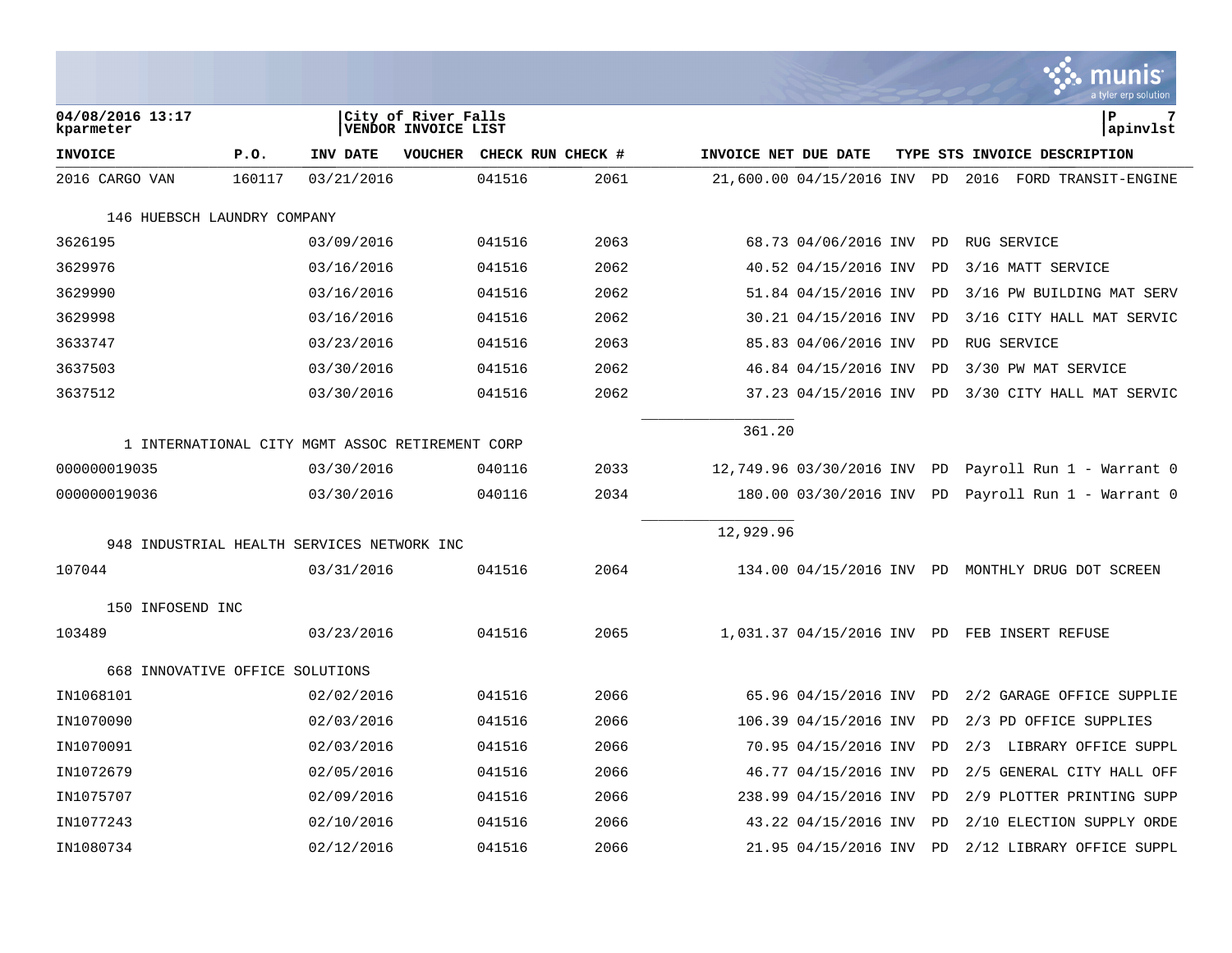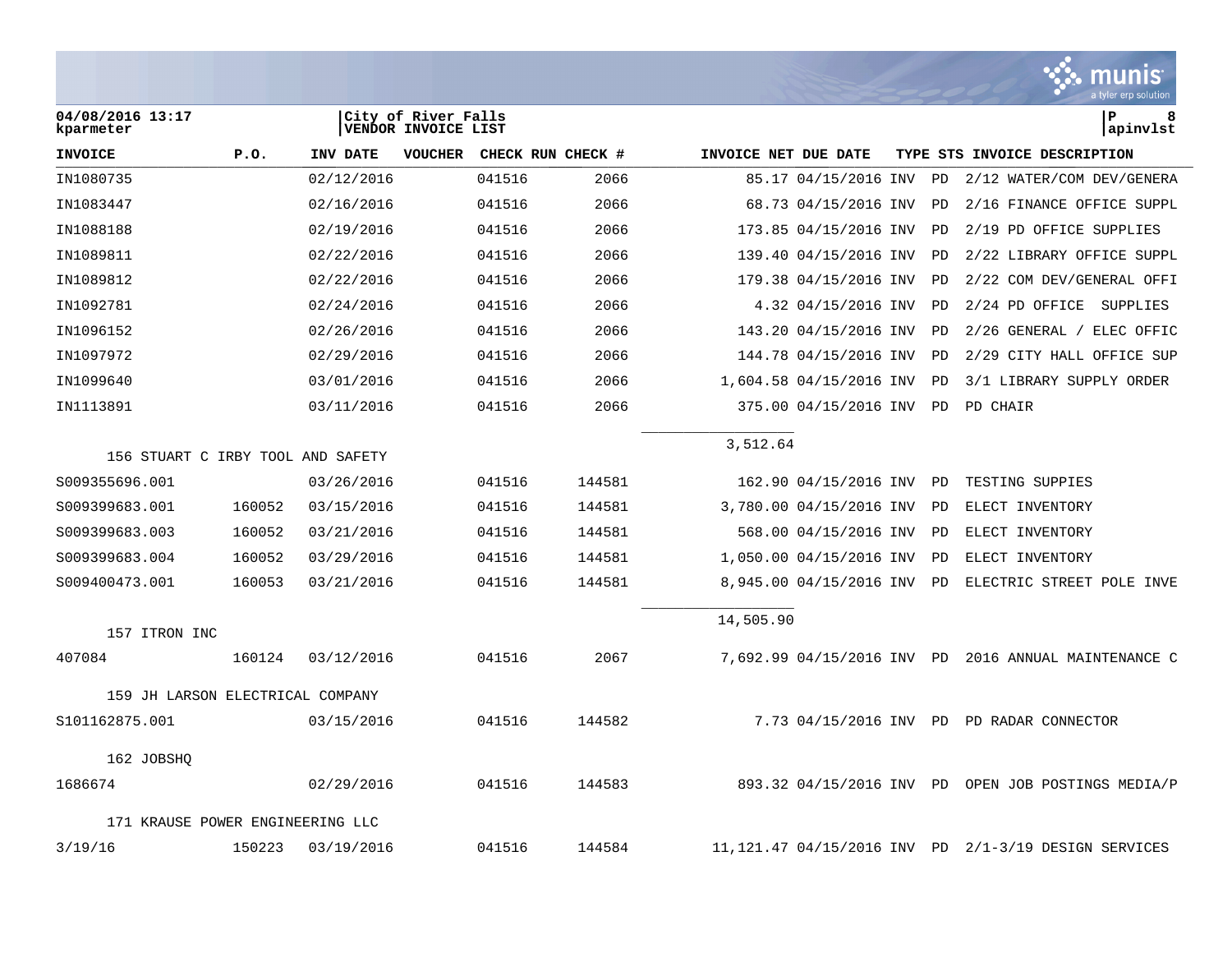|                                |            |                                            |        |                   |                      |                            |    | munis<br>a tyler erp solution                            |
|--------------------------------|------------|--------------------------------------------|--------|-------------------|----------------------|----------------------------|----|----------------------------------------------------------|
| 04/08/2016 13:17<br>kparmeter  |            | City of River Falls<br>VENDOR INVOICE LIST |        |                   |                      |                            |    | l P<br>9<br>apinvlst                                     |
| <b>INVOICE</b><br>P.O.         | INV DATE   | <b>VOUCHER</b>                             |        | CHECK RUN CHECK # | INVOICE NET DUE DATE |                            |    | TYPE STS INVOICE DESCRIPTION                             |
| 172 KWIK TRIP                  |            |                                            |        |                   |                      |                            |    |                                                          |
| MARCH 2016                     | 04/01/2016 |                                            | 041516 | 2068              |                      |                            |    | 7,074.04 04/15/2016 INV PD MARCH 2016 FUEL               |
| 999 LAMP RECYCLERS             |            |                                            |        |                   |                      |                            |    |                                                          |
| 82961                          | 03/24/2016 |                                            | 041516 | 144585            |                      | 600.52 04/15/2016 INV PD   |    | LAMP RECYCLING                                           |
| 2125 LANE BROTHERS INC         |            |                                            |        |                   |                      |                            |    |                                                          |
| 10580<br>160099                | 03/15/2016 |                                            | 041516 | 2069              |                      | 2,000.00 04/15/2016 INV PD |    | 206 Union St house- abate                                |
| 660 LEAGUE OF MINNESOTA CITIES |            |                                            |        |                   |                      |                            |    |                                                          |
| 233548                         | 03/07/2016 |                                            | 041516 | 144586            |                      | 75.00 04/15/2016 INV       | PD | CRITICAL CARE PARAMEDIC J                                |
| 233549                         | 03/07/2016 |                                            | 041516 | 144586            |                      | 225.00 04/15/2016 INV      | PD | COMMUNICATIONS MANAGER JO                                |
| 233837                         | 03/14/2016 |                                            | 041516 | 144586            |                      | 75.00 04/15/2016 INV       | PD | ACCOUNTANT JOB AD                                        |
| 233842                         | 03/14/2016 |                                            | 041516 | 144586            |                      | 192.84 04/15/2016 INV      | PD | MANAGEMENT ANALYST FELLOW                                |
| 234353                         | 03/28/2016 |                                            | 041516 | 144586            |                      | 246.42 04/15/2016 INV      | PD | JOB AD POLICE SPECIALIST                                 |
|                                |            |                                            |        |                   | 814.26               |                            |    |                                                          |
| 2167 LEE TRUCK EQUIPMENT       |            |                                            |        |                   |                      |                            |    |                                                          |
| 0014974<br>160131              | 03/23/2016 |                                            | 041516 | 144587            |                      |                            |    | $140,996.00$ 04/15/2016 INV PD Larue snow blower purchas |
| 182 LOFFLER COMPANIES INC      |            |                                            |        |                   |                      |                            |    |                                                          |
| 18519619                       | 03/28/2016 |                                            | 041516 | 144588            |                      | 360.00 04/15/2016 INV      | PD | MARCH MONTHLY LEASE FIRE                                 |
| 18519620                       | 03/28/2016 |                                            | 041516 | 144588            |                      | 148.50 04/15/2016 INV      | PD | MARCH LEASE COURT COPIER                                 |
| 2193960                        | 03/11/2016 |                                            | 041516 | 2070              |                      | 46.22 04/15/2016 INV       | PD | 3/15-4/14 SAVIN SC303                                    |
| 2193961                        | 03/11/2016 |                                            | 041516 | 2070              |                      | 144.42 04/15/2016 INV      | PD | 3/15-4/14 SAVIN S816                                     |
| 2197133                        | 03/16/2016 |                                            | 041516 | 2070              |                      | 105.00 04/15/2016 INV      | PD | 3/1/16-2/28/16 KONICA MIN                                |
| 301339560                      | 03/25/2016 |                                            | 041516 | 144589            |                      | 238.83 04/15/2016 INV      | PD | PW COPIER LEASE $3/21-4/21$                              |
| 376 MAILFINANCE INC            |            |                                            |        |                   | 1,042.97             |                            |    |                                                          |
| N5844589                       | 03/17/2016 |                                            | 041516 | 2071              |                      | 1,534.98 04/15/2016 INV PD |    | 4/18/16-7/17/16 ORT LEASE                                |

**College**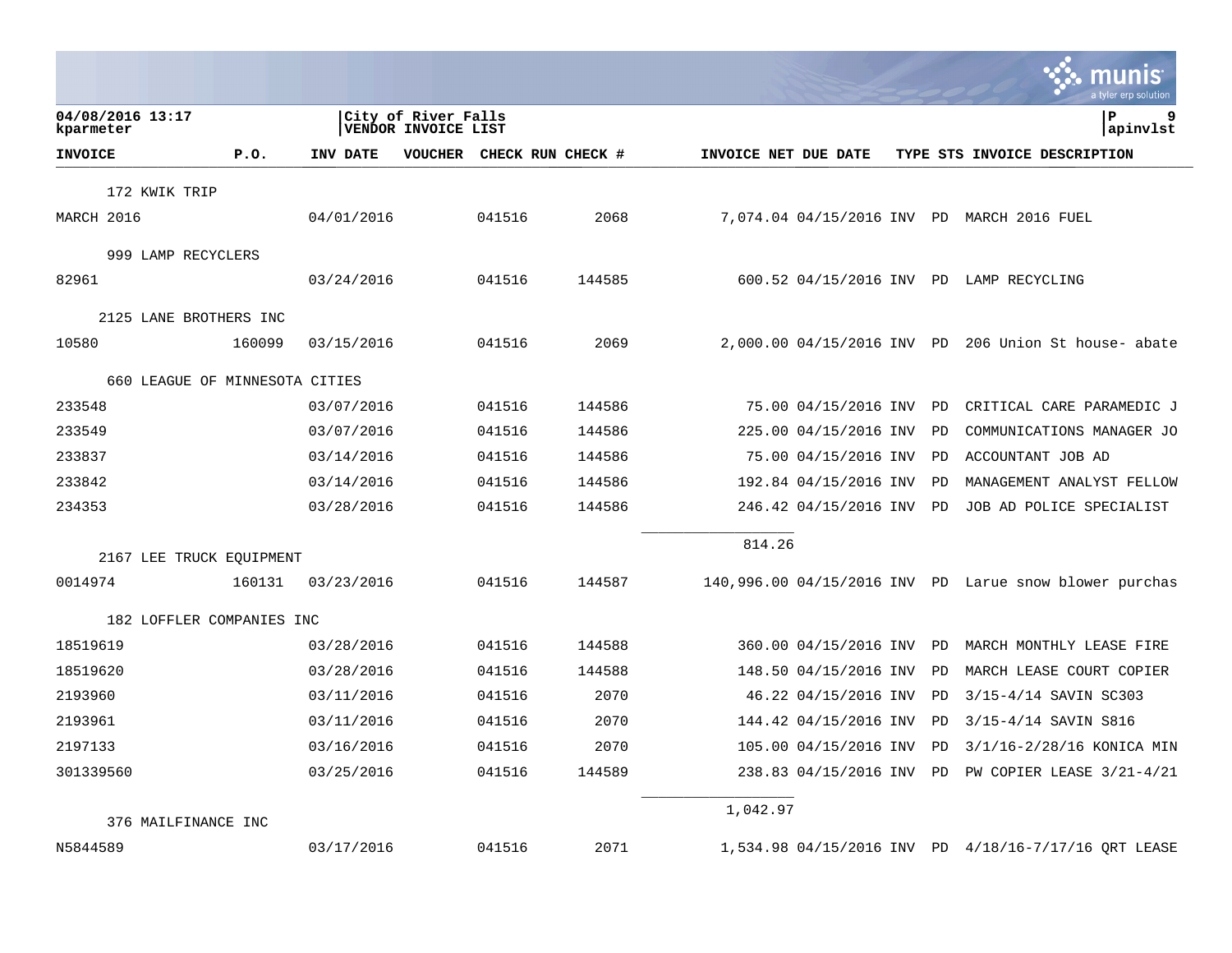|                                            |        |            |                                            |           |                           |                      |                                |           | munis<br>a tyler erp solutior                        |
|--------------------------------------------|--------|------------|--------------------------------------------|-----------|---------------------------|----------------------|--------------------------------|-----------|------------------------------------------------------|
| 04/08/2016 13:17<br>kparmeter              |        |            | City of River Falls<br>VENDOR INVOICE LIST |           |                           |                      |                                |           | l P<br>10<br>apinvlst                                |
| <b>INVOICE</b>                             | P.0.   | INV DATE   |                                            |           | VOUCHER CHECK RUN CHECK # | INVOICE NET DUE DATE |                                |           | TYPE STS INVOICE DESCRIPTION                         |
| 184 MAKOVSKY BRUSH SERVICE LLC             |        |            |                                            |           |                           |                      |                                |           |                                                      |
| 2968                                       | 160039 | 03/31/2016 |                                            | 041516    | 2072                      |                      |                                |           | 6,114.00 04/15/2016 INV PD WEEK ENDING 3/25 TREE TRI |
| 451 METERING & TECHNOLOGY SOLUTIONS        |        |            |                                            |           |                           |                      |                                |           |                                                      |
| 5960                                       | 160129 | 03/25/2016 |                                            | 041516    | 144590                    |                      |                                |           | 9,951.61 04/15/2016 INV PD water meter               |
| 500 MIDAMERICA ADMINISTRATIVE & RETIREMENT |        |            |                                            | SOLUTIONS |                           |                      |                                |           |                                                      |
| 000000019042                               |        | 03/30/2016 |                                            | 040116    | 2035                      |                      |                                |           | 1,169.33 03/30/2016 INV PD Payroll Run 1 - Warrant 0 |
| 409 MIDWEST TAPE                           |        |            |                                            |           |                           |                      |                                |           |                                                      |
| 93748243                                   |        | 03/05/2016 |                                            | 041516    | 2073                      |                      | 393.90 04/06/2016 INV          | <b>PD</b> | MEDIA                                                |
| 93771772                                   |        | 03/12/2016 |                                            | 041516    | 2073                      |                      | 214.94 04/06/2016 INV          | PD        | MEDIA                                                |
| 93792301                                   |        | 03/18/2016 |                                            | 041516    | 2073                      |                      | 310.91 04/06/2016 INV PD MEDIA |           |                                                      |
|                                            |        |            |                                            |           |                           | 919.75               |                                |           |                                                      |
| 773 MUNICIPAL CODE CORPORATION             |        |            |                                            |           |                           |                      |                                |           |                                                      |
| 00268034                                   |        | 03/17/2016 |                                            | 041516    | 2074                      |                      |                                |           | 621.32 04/15/2016 INV PD 6 COPIES OF SU0PPLEMENT N   |
| 192 MY RECEPTIONIST INC                    |        |            |                                            |           |                           |                      |                                |           |                                                      |
| S022030406                                 | 160121 | 04/06/2016 |                                            | 041516    | 144591                    |                      |                                |           | 229.77 04/15/2016 INV PD 3/9-4/5 EST AFTER HOURS     |
| 2086 NEHER ELECTRIC SUPPLY, INC.           |        |            |                                            |           |                           |                      |                                |           |                                                      |
| 347284-00                                  | 160119 | 03/17/2016 |                                            | 041516    | 144592                    |                      |                                |           | $179.00$ 04/15/2016 INV PD ELECTRIC DEPT - MINOR MAT |
| 651 J&J GIS LLC                            |        |            |                                            |           |                           |                      |                                |           |                                                      |
| MARCH 2016                                 | 160021 | 03/31/2016 |                                            | 041516    | 2075                      |                      |                                |           | 1,665.00 04/15/2016 INV PD MARCH 2016 GIS SERVICES   |
| 681 NICHOLS, JODY                          |        |            |                                            |           |                           |                      |                                |           |                                                      |
| APRIL 2016                                 |        | 03/24/2016 |                                            | 040116    | 2036                      |                      |                                |           | 117.50 04/01/2016 INV PD HARRIS TRAINING WPPI 4/5-   |
| 200 NORTHERN LAKE SERVICE                  |        | INC        |                                            |           |                           |                      |                                |           |                                                      |
| 292422                                     | 150098 | 03/24/2016 |                                            | 041516    | 2076                      |                      |                                |           | 60.00 04/15/2016 INV PD 3/24/2015 Drinking Water     |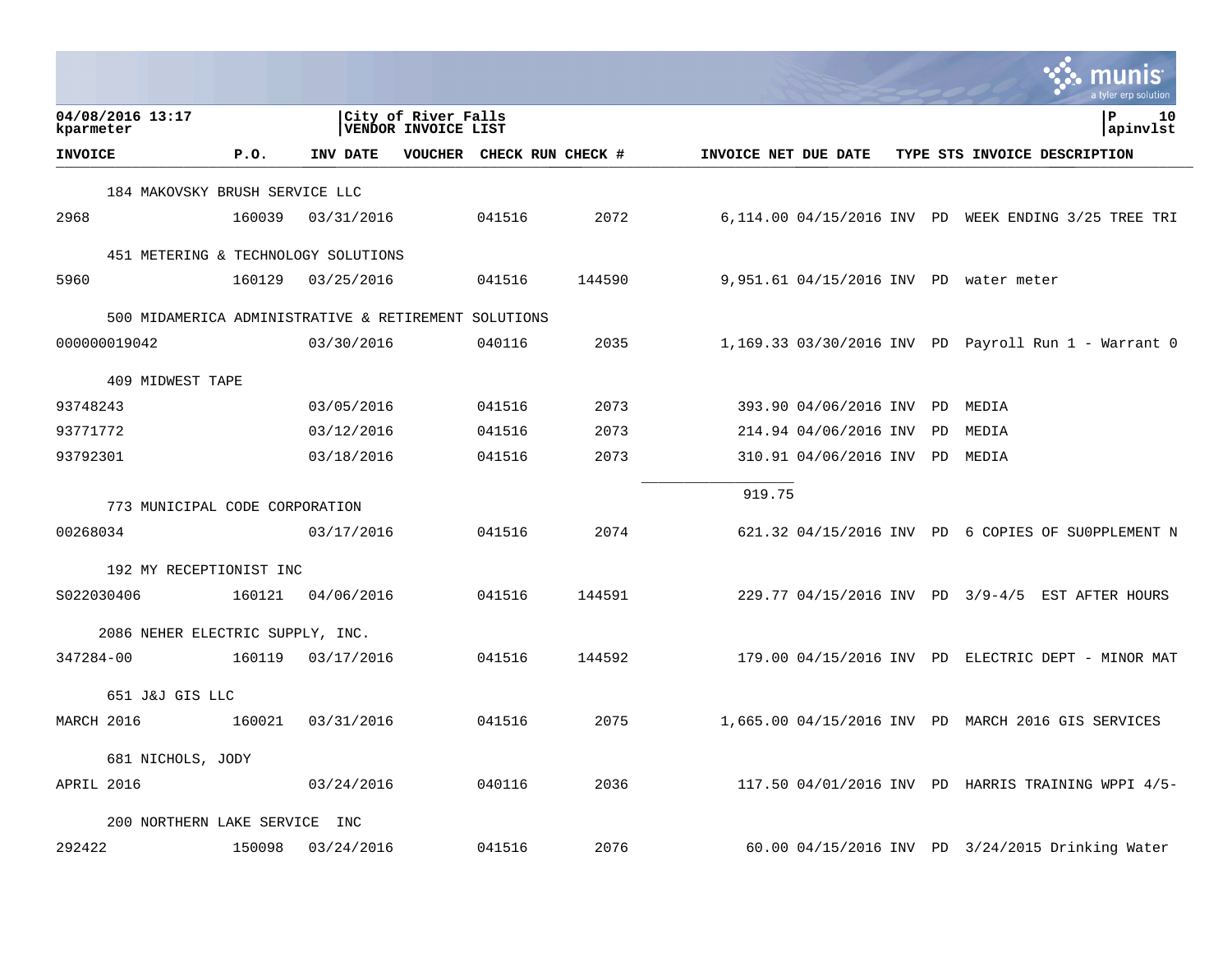|                                                    |        |            |                                            |        |                   |                      |                          |    | a tyler erp solutior                                 |
|----------------------------------------------------|--------|------------|--------------------------------------------|--------|-------------------|----------------------|--------------------------|----|------------------------------------------------------|
| 04/08/2016 13:17<br>kparmeter                      |        |            | City of River Falls<br>VENDOR INVOICE LIST |        |                   |                      |                          |    | l P<br>11<br>apinvlst                                |
| <b>INVOICE</b>                                     | P.0.   | INV DATE   | VOUCHER                                    |        | CHECK RUN CHECK # | INVOICE NET DUE DATE |                          |    | TYPE STS INVOICE DESCRIPTION                         |
| 9999 ONE TIME PAY VENDOR                           |        |            |                                            |        |                   |                      |                          |    |                                                      |
| DIRECTTV LLC                                       |        | 04/01/2016 |                                            | 041516 | 144593            |                      | 4,536.32 04/15/2016 INV  | PD | REFUND OVERPAY PERSONAL P                            |
| E MULHOLLAM                                        |        | 03/23/2016 |                                            | 040116 | 144554            |                      | 50.00 04/01/2016 INV     | PD | MEMORIAL FOR EUGENE MULHO                            |
| FAMILY OF J HANDORFF                               |        | 04/01/2016 |                                            | 041516 | 144594            |                      | 50.00 04/15/2016 INV     | PD | MEMORIAL FOR JIM HANDORFF                            |
| J DITTRICH 4552962                                 |        | 03/27/2016 |                                            | 041516 | 144596            |                      | 20.00 04/15/2016 INV     | PD | OVER PAYMENT CIT#4552962                             |
| J RUST                                             |        | 03/12/2016 |                                            | 041516 | 144595            |                      | $5.00$ 04/15/2016 INV    | PD | REFUND LOST LIBRARY MATER                            |
| LA POBLANA LLC                                     |        | 03/24/2016 |                                            | 041516 | 144597            |                      | 30.00 04/15/2016 INV     | PD | REFUND PUBLICATION FEE AP                            |
| UNITED CHURCH                                      |        | 04/05/2016 |                                            | 041516 | 144598            |                      | 1,000.00 04/15/2016 INV  | PD | 2016 SCHOOL SUPPLY NIGHT                             |
| 206 PAYMENT SERVICE NETWORK INC                    |        |            |                                            |        |                   | 5,691.32             |                          |    |                                                      |
| 126841                                             |        | 04/03/2016 |                                            |        | 144556            |                      |                          |    | 691.95 04/15/2016 DIR PD MARCH PSN PROCESSING        |
| 5 PELION BENEFITS                                  |        |            |                                            |        |                   |                      |                          |    |                                                      |
| 000000019039                                       |        | 03/30/2016 |                                            | 040116 | 2037              |                      |                          |    | 560.60 03/30/2016 INV PD Payroll Run 1 - Warrant 0   |
| 523 PIERCE COUNTY ECONOMIC DEVELOPMENT CORPORATION |        |            |                                            |        |                   |                      |                          |    |                                                      |
| $2015 - 97$                                        |        | 04/04/2016 |                                            | 041516 | 2077              |                      | 1,500.00 04/15/2016 INV  | PD | 2016 PCEDC CITY                                      |
| $2016 - 81$                                        |        | 04/04/2016 |                                            | 041516 | 2077              |                      | 1,500.00 04/15/2016 INV  | PD | 2016 PCEDC UTILITY                                   |
|                                                    |        |            |                                            |        |                   | 3,000.00             |                          |    |                                                      |
| 2048 PIERCE COUNTY SOLID WASTE DEPARTMENT<br>27040 |        |            |                                            | 041516 | 144599            |                      |                          |    |                                                      |
|                                                    |        | 03/16/2016 |                                            |        |                   |                      |                          |    | 290.00 04/15/2016 INV PD CITY RECYCLING 3/16/16      |
| 210 PIERCE COUNTY TREASURER                        |        |            |                                            |        |                   |                      |                          |    |                                                      |
| 1STORT2016                                         |        | 03/31/2016 |                                            | 041516 | 144600            |                      |                          |    | 3,045.20 04/15/2016 INV PD 1ST QRT JAIL DWI INTERLOC |
| 453 PIERCE COUNTY HIGHWAY DEPT                     |        |            |                                            |        |                   |                      |                          |    |                                                      |
| 160221                                             | 150059 | 03/15/2016 |                                            | 041516 | 144601            |                      |                          |    | 479.66 04/15/2016 INV PD salt brine                  |
| 932 PRINTERON                                      |        |            |                                            |        |                   |                      |                          |    |                                                      |
| $R - 0516 - 14$                                    |        | 03/02/2016 |                                            | 041516 | 144602            |                      | 595.00 04/07/2016 INV PD |    | PRINT ANYWHERE SUBSCRIPTI                            |

**College**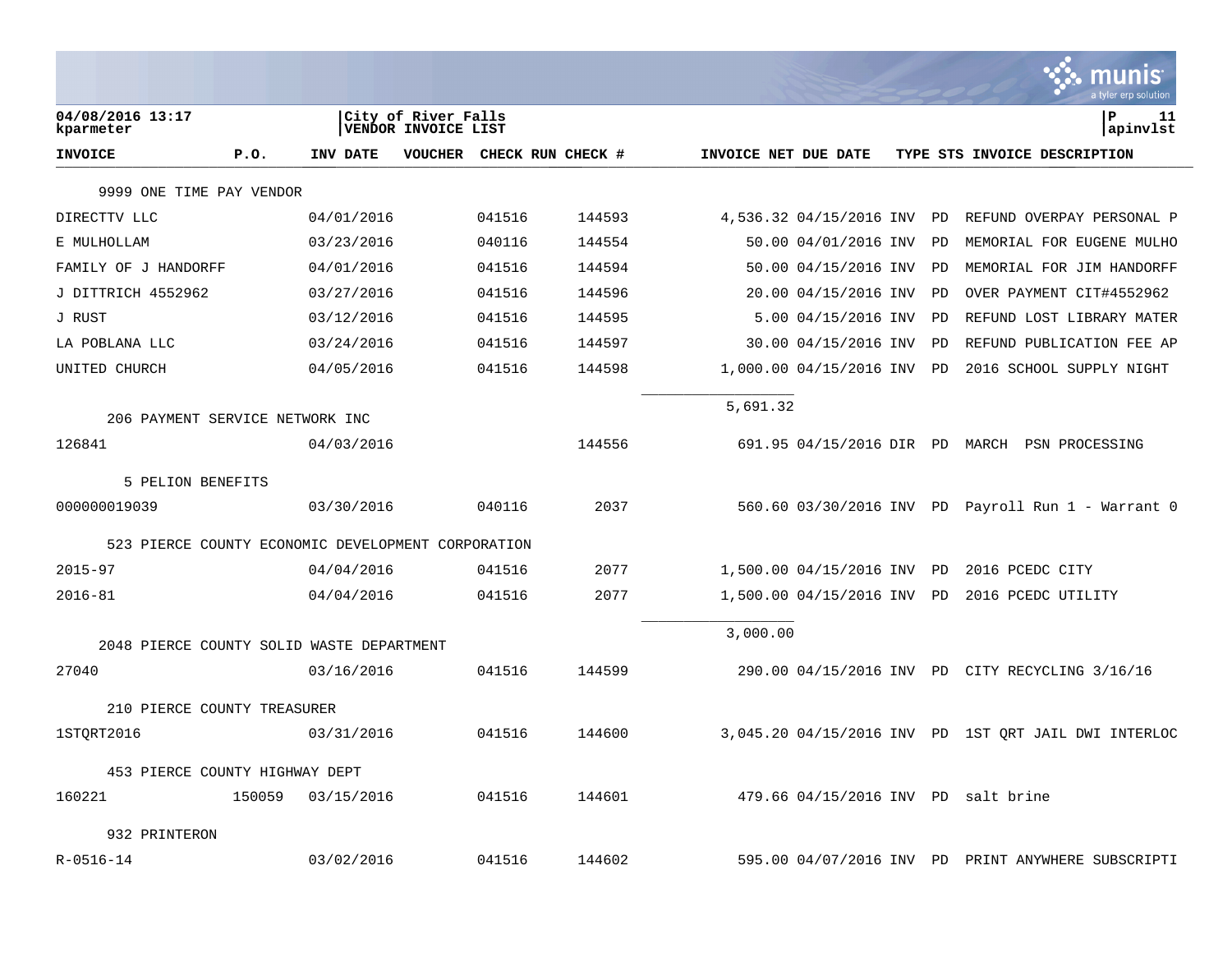|                                                                  |            |                                                   |        |                      |                                  | munis<br>a tyler erp solution                         |
|------------------------------------------------------------------|------------|---------------------------------------------------|--------|----------------------|----------------------------------|-------------------------------------------------------|
| 04/08/2016 13:17<br>kparmeter                                    |            | City of River Falls<br><b>VENDOR INVOICE LIST</b> |        |                      |                                  | Þ<br>12<br> apinvlst                                  |
| <b>INVOICE</b><br>P.O.                                           | INV DATE   | VOUCHER CHECK RUN CHECK #                         |        | INVOICE NET DUE DATE |                                  | TYPE STS INVOICE DESCRIPTION                          |
| 658 OUALITY BOOKS INC                                            |            |                                                   |        |                      |                                  |                                                       |
| 192602                                                           | 03/10/2016 | 041516                                            | 2078   |                      |                                  | 108.56 04/07/2016 INV PD LIBRARY SUPPLIES             |
| 192748                                                           | 03/15/2016 | 041516                                            | 2078   |                      |                                  | $-44.87$ 04/07/2016 CRM PD CREDIT FOR DUPLICATE TITL  |
|                                                                  |            |                                                   |        |                      |                                  |                                                       |
| 225 RIVER FALLS CHAMBER OF COMMERCE INC                          |            |                                                   |        | 63.69                |                                  |                                                       |
| 13905                                                            | 03/14/2016 | 041516                                            | 2079   |                      |                                  | 15.00 04/15/2016 INV PD M NOREEN 3/14 BUSINESS BR     |
| 226 RIVER FALLS AREA HOSPITAL                                    |            |                                                   |        |                      |                                  |                                                       |
| 3/4/16                                                           | 03/04/2016 | 041516                                            | 144603 |                      |                                  | 75.00 04/15/2016 INV PD 15 HEARTSAVER CARD ACT#45     |
| 45001328                                                         | 03/08/2016 | 041516                                            | 144603 |                      | 135.00 04/15/2016 INV PD         | 27 PD HCP CRP TRAINING CA                             |
|                                                                  |            |                                                   |        |                      |                                  |                                                       |
| 234 FORUM COMMUNICATION CO                                       |            |                                                   |        | 210.00               |                                  |                                                       |
| APRIL 2016                                                       | 04/07/2016 | 041516                                            | 144604 |                      |                                  | 56.00 04/15/2016 INV PD 2016 ANNUAL UTILITY SUBSC     |
|                                                                  |            |                                                   |        |                      |                                  |                                                       |
| 235 RODLI, BESKAR, KRUEGER, AND PLETCHER, S.C.<br>18500.016-1288 | 03/29/2016 | 041516                                            | 144605 |                      |                                  | 125.00 04/15/2016 INV PD PREP DEED ERETR CITY TO R    |
|                                                                  |            |                                                   |        |                      |                                  |                                                       |
| 1573 RUNNING INC                                                 |            |                                                   |        |                      |                                  |                                                       |
| 14516<br>160063                                                  | 04/06/2016 | 041516                                            | 144606 |                      |                                  | 13,082.20 04/15/2016 INV PD MARCH 2016 Taxi Managemen |
| 855 LIBRARY SALES INC                                            |            |                                                   |        |                      |                                  |                                                       |
| 179945                                                           | 03/10/2016 | 041516                                            | 2080   |                      | 1,064.56 04/06/2016 INV PD BOOKS |                                                       |
|                                                                  |            |                                                   |        |                      |                                  |                                                       |
| 244 SHORT ELLIOTT HENDRICKSON INC<br>312171                      | 03/09/2016 | 041516                                            | 144607 |                      |                                  |                                                       |
|                                                                  |            |                                                   |        |                      |                                  | 518.73 04/15/2016 INV PD SERVICES THRU 2/27/16 SAF    |
| 2171 SOMERSET PUBLIC LIBRARY                                     |            |                                                   |        |                      |                                  |                                                       |
| 696846                                                           | 03/18/2016 | 041516                                            | 144608 |                      |                                  | 16.95 04/15/2016 INV PD REFUND LOST LIBRARY MATER     |

250 SOUTH FORK CAFE INC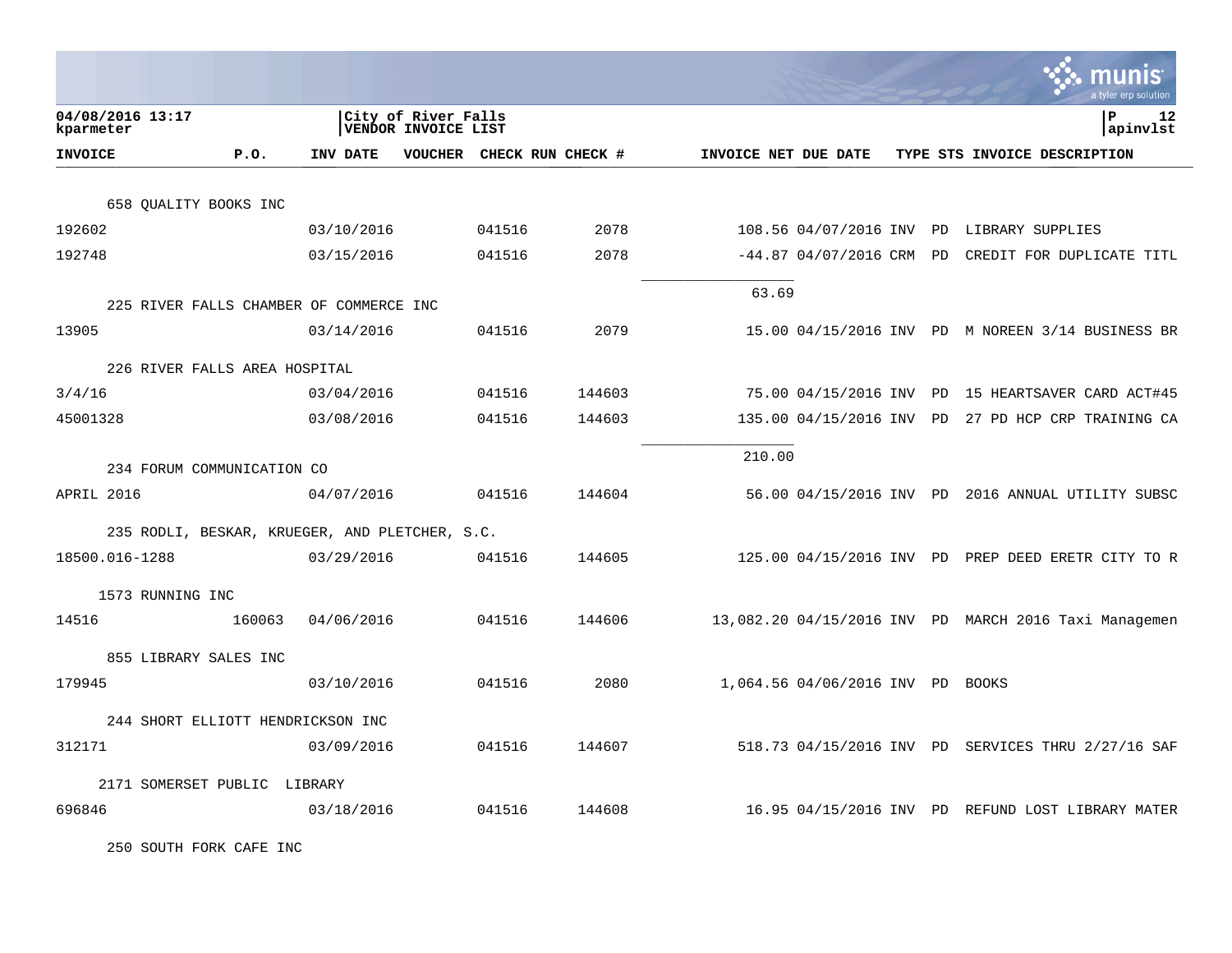|                |                                                  |        |            |                                            |        |                           |                      |  | IS<br>a tyler erp solution                           |
|----------------|--------------------------------------------------|--------|------------|--------------------------------------------|--------|---------------------------|----------------------|--|------------------------------------------------------|
| kparmeter      | 04/08/2016 13:17                                 |        |            | City of River Falls<br>VENDOR INVOICE LIST |        |                           |                      |  | ΙP<br>13<br> apinvlst                                |
| <b>INVOICE</b> |                                                  | P.0.   | INV DATE   |                                            |        | VOUCHER CHECK RUN CHECK # | INVOICE NET DUE DATE |  | TYPE STS INVOICE DESCRIPTION                         |
| 2243           |                                                  |        | 03/31/2016 |                                            | 041516 | 2081                      |                      |  | 456.66 04/15/2016 INV PD BREAKING THE CYCLE 3/31     |
|                | 956 ST CROIX COUNTY HIGHWAY DEPARTMENT           |        |            |                                            |        |                           |                      |  |                                                      |
| 194            |                                                  | 160107 | 03/24/2016 |                                            | 041516 | 144609                    |                      |  | 2,543.58 04/15/2016 INV PD 2/28-3/12 spray patching  |
|                | 252 ST CROIX COUNTY TREASURER                    |        |            |                                            |        |                           |                      |  |                                                      |
| 1STORT2016     |                                                  |        | 03/31/2016 |                                            | 041516 | 144610                    |                      |  | 825.80 04/15/2016 INV PD 1ST ORT JAIL DWI INTERLOC   |
|                | 255 ST CROIX VALLEY NATURAL GAS CO               |        |            |                                            |        |                           |                      |  |                                                      |
| MARCH 2016     |                                                  |        | 04/01/2016 |                                            | 041516 | 144611                    |                      |  | 5,122.82 04/15/2016 INV PD MARCH 2016 ST CROIX GAS   |
|                | 945 STATE CHEMICAL SOLUTIONS                     |        |            |                                            |        |                           |                      |  |                                                      |
| 97701317       |                                                  |        | 03/11/2016 |                                            | 041516 | 2082                      |                      |  | 134.90 04/06/2016 INV PD FRAGRANCE PAK CITRUS GROV   |
|                | 259 STATE OF WI                                  |        |            |                                            |        |                           |                      |  |                                                      |
| MARCH 2016     |                                                  |        | 03/31/2016 |                                            | 041516 | 144612                    |                      |  | 3,288.14 04/15/2016 INV PD MARCH PENALTY ASSESSMENT  |
|                | 260 STATE TREASURER                              |        |            |                                            |        |                           |                      |  |                                                      |
| APRIL BOND     |                                                  |        | 04/07/2016 |                                            | 040716 | 2044                      |                      |  | 309,375.00 04/07/2016 INV PD SEWER BOND SERIES 2016A |
|                | 791 STEVENS ENGINEERS                            |        |            |                                            |        |                           |                      |  |                                                      |
| 10461          |                                                  | 150002 | 03/31/2016 |                                            | 041516 | 2083                      |                      |  | 710.00 04/15/2016 INV PD 2/21-3/19 PAULSON ROAD UP   |
|                | 940 THOMAS, STEVE                                |        |            |                                            |        |                           |                      |  |                                                      |
| APRIL 2016     |                                                  |        | 03/21/2016 |                                            | 040716 | 2042                      |                      |  | 127.50 04/08/2016 INV PD TRAFFIC CRASH INVESTIGATI   |
|                | 277 UNEMPLOYMENT INSURANCE-DEPT OF WORKFORCE DEV |        |            |                                            |        |                           |                      |  |                                                      |
|                | 000007585439                                     |        | 03/31/2016 |                                            | 041516 | 2084                      |                      |  | 1,221.45 04/15/2016 INV PD MARCH UNEMPLOYEMENT       |
|                | 286 USIC LOCATING SERVICES LLC                   |        |            |                                            |        |                           |                      |  |                                                      |
| 168008         |                                                  | 160125 | 03/03/2016 |                                            | 041516 | 2085                      |                      |  | 791.31 04/15/2016 INV PD FEB 2016 MONTHLY LOCATES    |

**Contract Contract** 

290 UWRF FAST COPY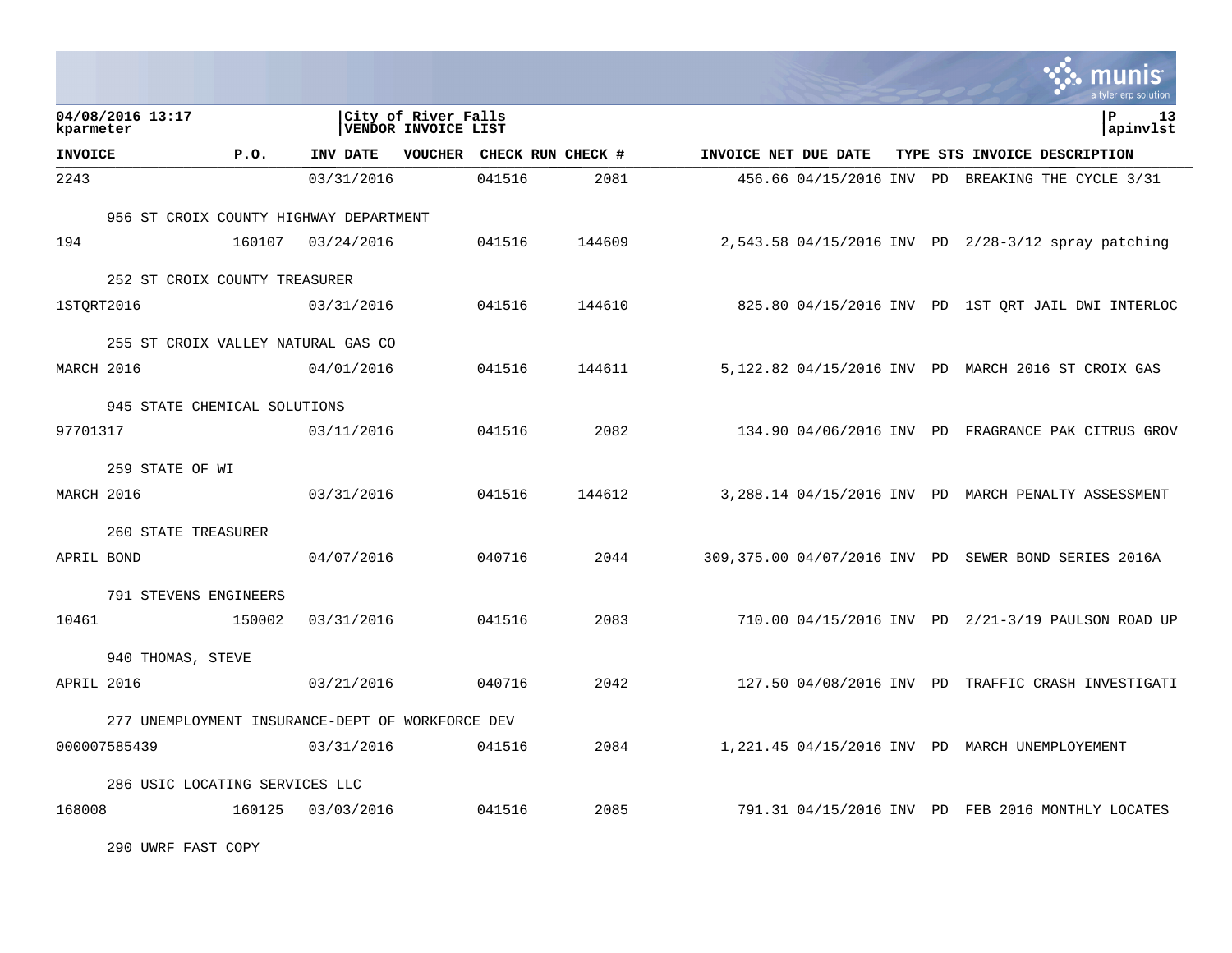|                                             |                            |            |                                            |                           |        |                      |                            |  |                              | a tyler erp solution                                  |  |  |  |
|---------------------------------------------|----------------------------|------------|--------------------------------------------|---------------------------|--------|----------------------|----------------------------|--|------------------------------|-------------------------------------------------------|--|--|--|
| 04/08/2016 13:17<br>kparmeter               |                            |            | City of River Falls<br>VENDOR INVOICE LIST |                           |        |                      |                            |  |                              | P<br>14<br>apinvlst                                   |  |  |  |
| <b>INVOICE</b>                              | P.O.                       | INV DATE   |                                            | VOUCHER CHECK RUN CHECK # |        | INVOICE NET DUE DATE |                            |  | TYPE STS INVOICE DESCRIPTION |                                                       |  |  |  |
| 11061                                       |                            | 03/22/2016 |                                            | 041516                    | 144613 |                      |                            |  |                              | 374.70 04/15/2016 INV PD ELECTION TRAINING GUIDES     |  |  |  |
| 1043 WALKER, JAMES                          |                            |            |                                            |                           |        |                      |                            |  |                              |                                                       |  |  |  |
| APRIL 2016                                  |                            | 03/21/2016 |                                            | 040716                    | 2043   |                      |                            |  |                              | 127.50 04/08/2016 INV PD TRAFFIC CRASH INVESTIGATO    |  |  |  |
| 439 WELLS FARGO BANK NA                     |                            |            |                                            |                           |        |                      |                            |  |                              |                                                       |  |  |  |
| MARCH P-CARD                                |                            | 04/01/2016 |                                            | 04/06/16                  | 2039   |                      |                            |  |                              | 75,857.14 04/06/2016 INV PD MARCH 2016 P CARD STATEME |  |  |  |
| 1945 WERNER ELECTRIC VENTURES LLC           |                            |            |                                            |                           |        |                      |                            |  |                              |                                                       |  |  |  |
| S9024537.001                                |                            | 01/26/2016 |                                            | 041516                    | 2086   |                      | 254.00 04/15/2016 INV      |  | PD                           | METER SOCKET SAFE ROOM                                |  |  |  |
| S9024609.001                                | 150328                     | 01/26/2016 |                                            | 041516                    | 2086   |                      | 1,844.00 04/15/2016 INV    |  | PD.                          | ELECTRIC GEARS - SAFE ROO                             |  |  |  |
| S9024609.002                                | 150328                     | 03/21/2016 |                                            | 041516                    | 2086   |                      | $-1,844.00$ 04/15/2016 CRM |  | PD                           | ELECTRIC GEARS - SAFE ROO                             |  |  |  |
| S9024609.003                                | 150328                     | 03/21/2016 |                                            | 041516                    | 2086   |                      | 1,222.00 04/15/2016 INV    |  | PD                           | ELECTRIC GEARS - SAFE ROO                             |  |  |  |
| 4 WI CHILD SUPPORT                          |                            |            |                                            |                           |        | 1,476.00             |                            |  |                              |                                                       |  |  |  |
| 000000019038                                |                            | 03/30/2016 |                                            | 040116                    | 2038   |                      |                            |  |                              | 323.07 03/30/2016 INV PD Payroll Run 1 - Warrant 0    |  |  |  |
| 371 WI DEPARTMENT OF CORRECTIONS            |                            |            |                                            |                           |        |                      |                            |  |                              |                                                       |  |  |  |
| 16255                                       |                            | 03/11/2016 |                                            | 041516                    | 144614 |                      |                            |  |                              | 200.00 04/15/2016 INV PD 50 HOUR INMATE LABOR NOV     |  |  |  |
|                                             | 3 WI DEPARTMENT OF REVENUE |            |                                            |                           |        |                      |                            |  |                              |                                                       |  |  |  |
| 000000019037                                |                            | 03/30/2016 |                                            |                           | 144552 |                      |                            |  |                              | 12,517.11 03/30/2016 DIR PD Payroll Run 1 - Warrant 0 |  |  |  |
| 321 WI EMERGENCY MEDICAL TECHNICIAN'S ASSOC |                            |            |                                            |                           |        |                      |                            |  |                              |                                                       |  |  |  |
| 03/1/16                                     |                            | 03/01/2016 |                                            | 041516                    | 144615 |                      |                            |  |                              | 425.00 04/15/2016 INV PD NEW CORPORATE MEMBERSHIP     |  |  |  |
| 338 WISTE, TIM                              |                            |            |                                            |                           |        |                      |                            |  |                              |                                                       |  |  |  |
| 2016 SAFETY FOOTWEAR                        |                            | 02/12/2016 |                                            | 041516                    | 2087   |                      |                            |  |                              | 107.50 04/15/2016 INV PD 2016 SAFETYFOOTWEAR REIM     |  |  |  |
| 2170 WNOA                                   |                            |            |                                            |                           |        |                      |                            |  |                              |                                                       |  |  |  |
| 2016 R MILLER                               |                            | 04/01/2016 |                                            | 041516                    | 144616 |                      |                            |  |                              | 165.00 04/15/2016 INV PD 2016 WNOA ANNUAL CONFEREN    |  |  |  |